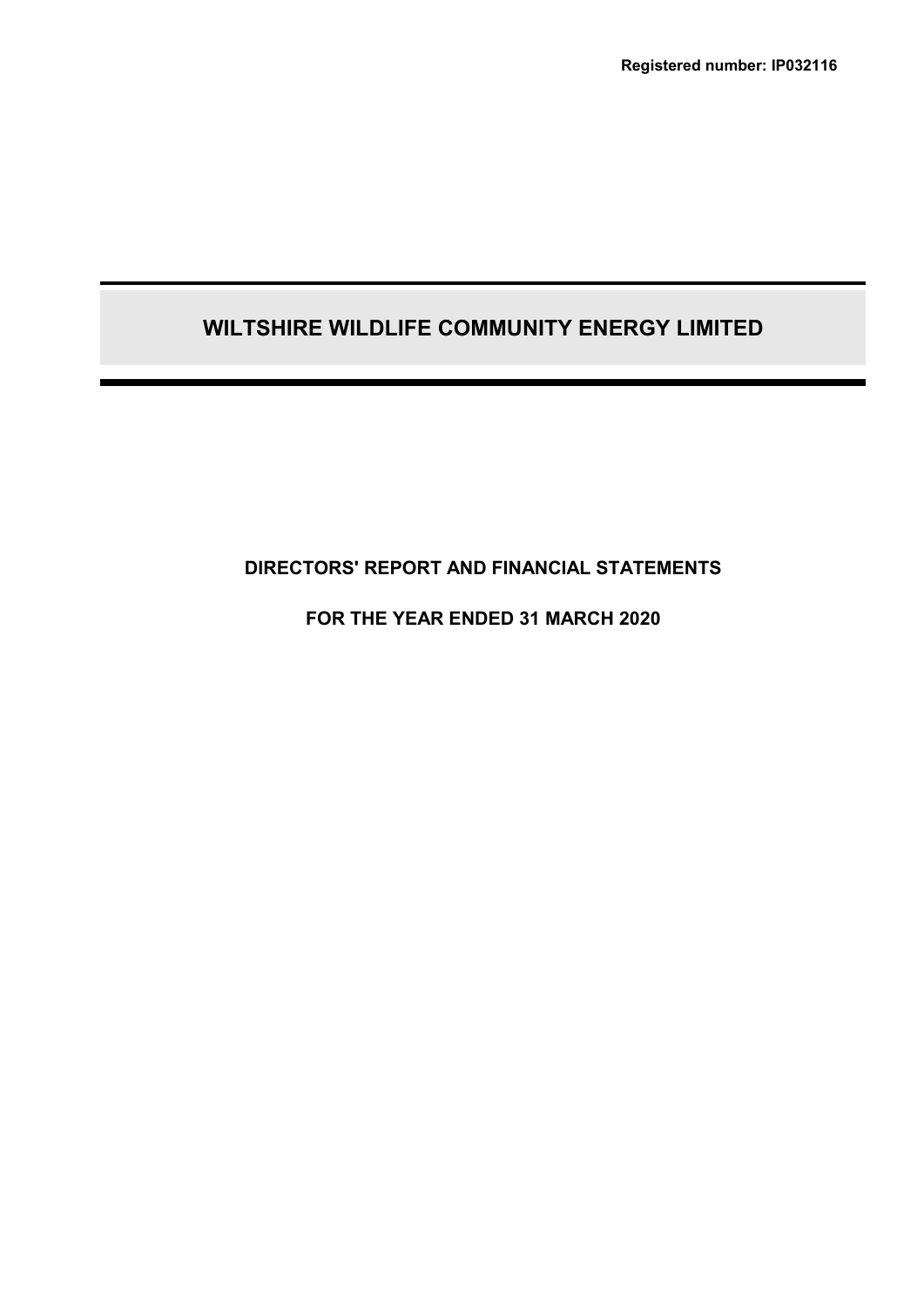| <b>Directors</b>            | L C S Bennett<br>D M Lewin<br><b>R</b> Gillies<br>P Granger (resigned 6 May 2020)<br>R Kapp<br>J Bateman<br>J Barlow (appointed 14 August 2019) |
|-----------------------------|-------------------------------------------------------------------------------------------------------------------------------------------------|
| <b>Company secretary</b>    | A Wright                                                                                                                                        |
| <b>Registered number</b>    | IP032116                                                                                                                                        |
| <b>Registered office</b>    | c/o Communities for Renewables<br><b>Redruth House</b><br><b>Cornwall Business Park West</b><br>Redruth<br>Cornwall<br><b>TR16 5EZ</b>          |
| <b>Independent auditors</b> | Alanbrookes Limited<br><b>PO Box 258</b><br><b>Stroud</b><br>Gloucestershire<br>GL6 8WZ                                                         |

### **SOCIETY INFORMATION**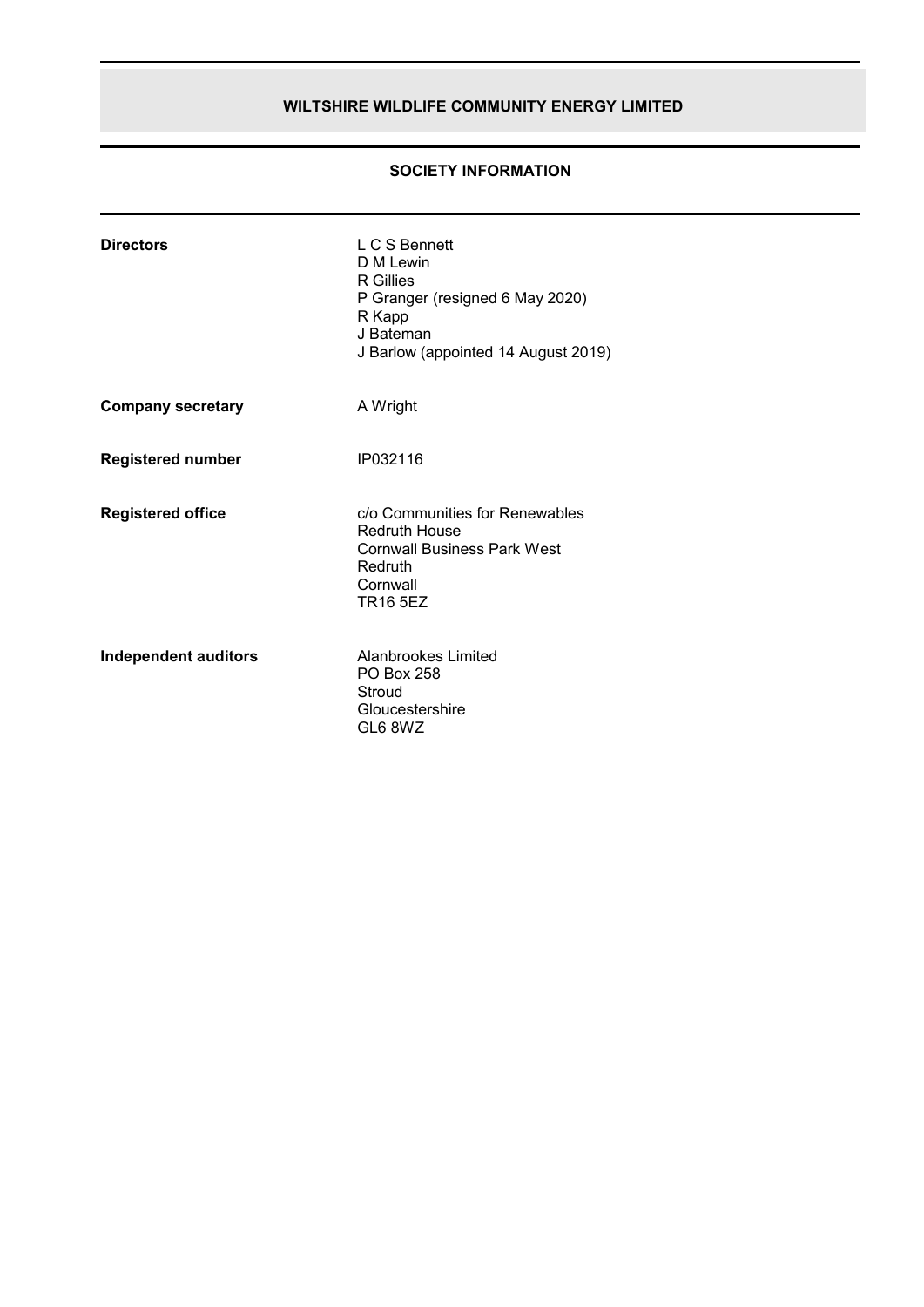# **CONTENTS**

|                                                                             | Page      |
|-----------------------------------------------------------------------------|-----------|
| <b>Directors' Report</b>                                                    | $1 - 3$   |
| <b>Independent Auditors' Report</b>                                         | $4 - 6$   |
| <b>Consolidated Statement of Income and Retained Earnings</b>               | 7         |
| <b>Consolidated Balance Sheet</b>                                           | $8 - 9$   |
| <b>Society Balance Sheet</b>                                                | $10 - 11$ |
| <b>Consolidated Statement of Changes in Equity</b>                          | 12        |
| <b>Society Statement of Changes in Equity</b>                               | 13        |
| <b>Notes to the Financial Statements</b>                                    | $14 - 24$ |
| The following pages do not form part of the statutory financial statements: |           |
| Consolidated detailed income and expenditure account                        | $25 - 27$ |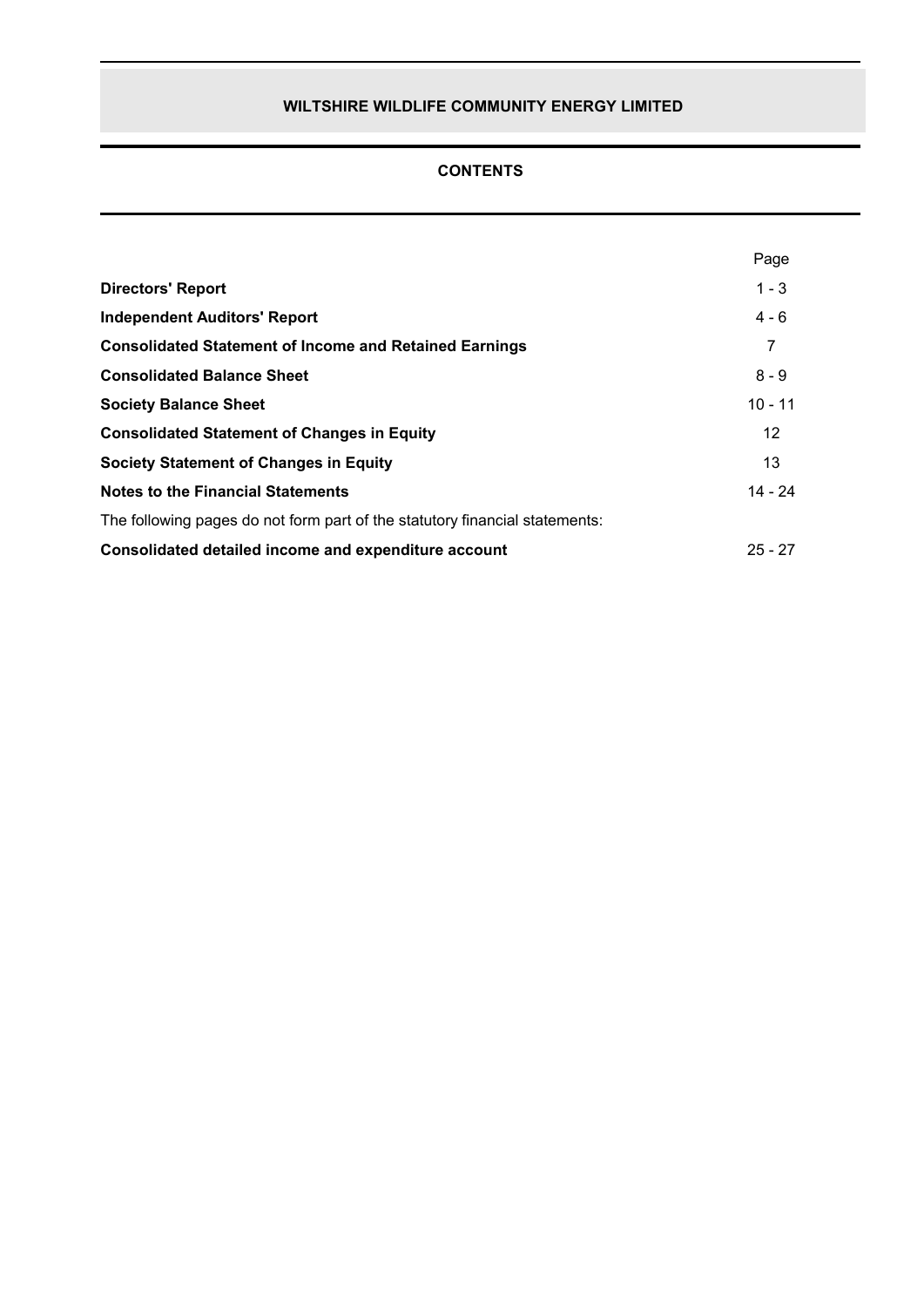### **DIRECTORS' REPORT FOR THE YEAR ENDED 31 MARCH 2020**

The directors present their report and the financial statements for the year ended 31 March 2020.

This has been the group's fourth full year of renewable generation. Operating results offer a slight improvement on last year:

- The combined group revenue was £728k (2019: £732k). The slight decrease from last year is attributable to reduced performance at Chelworth and the rooftop sites.
- Direct costs have reduced by £3k to £24k giving a gross profit of £704k (2019: £705k).

**.**

 Administrative expenses (including depreciation) have reduced by £11k to £458k (2019: £469k). Notable reductions have occurred in asset management fees for the full year and operations and maintenance charges.

As a result operating profit was £246k (2019: £236k) - a £10k improvement from last year which reflects the smoother management of the sites following migration to a new asset manager, CfR, at the end of 2018.

At £157k (2019: £169k) bank interest payments have reduced as we continue to pay down the first loan at the Braydon site. At the same time interest payments to members increased substantially, due to paying a higher rate of interest - from £128k in last year's accounts to £170k in this year's accounts. Given these higher interest payments the overall loss for the group has increased from £65k to £83k and the cumulative losses for the group have continued to increase. This is in line with our long term plan. We plan for these losses to be eliminated in the period 2031 to 2035 - when capital and interest repayments on loans cease while FIT revenues continue to flow.

Since March 2020 the board and its asset manager have put in place measures to mitigate the effects of COVID-19 and associated lockdown measures. We therefore do not expect our future financial prospects to be materially affected by these measures.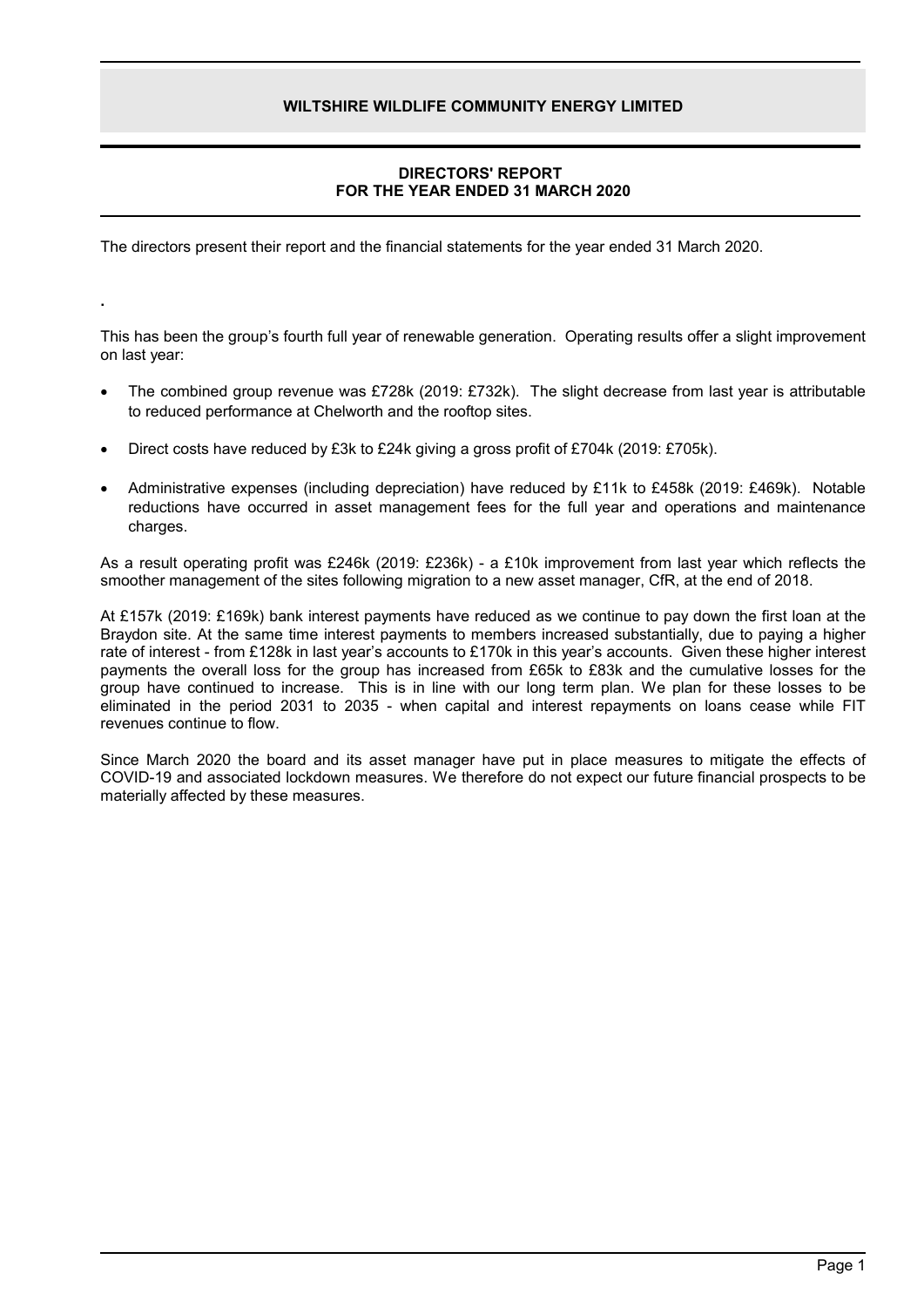### **DIRECTORS' REPORT (CONTINUED) FOR THE YEAR ENDED 31 MARCH 2020**

#### **Directors' responsibilities statement**

The directors are responsible for preparing the Directors' Report and the consolidated financial statements in accordance with applicable law and regulations.

Company law requires the directors to prepare financial statements for each financial year. Under that law the directors have elected to prepare the financial statements in accordance with applicable law and United Kingdom Accounting Standards (United Kingdom Generally Accepted Accounting Practice), including Financial Reporting Standard 102 'The Financial Reporting Standard applicable in the UK and Republic of Ireland'. Under company law the directors must not approve the financial statements unless they are satisfied that they give a true and fair view of the state of affairs of the Society and the Group and of the profit or loss of the Group for that period.

In preparing these financial statements, the directors are required to:

- select suitable accounting policies for the Group's financial statements and then apply them consistently;
- make judgments and accounting estimates that are reasonable and prudent;
- prepare the financial statements on the going concern basis unless it is inappropriate to presume that the Group will continue in business.

The directors are responsible for keeping adequate accounting records that are sufficient to show and explain the Society's transactions and disclose with reasonable accuracy at any time the financial position of the Society and the Group and to enable them to ensure that the financial statements comply with the Companies Act 2006. They are also responsible for safeguarding the assets of the Society and the Group and hence for taking reasonable steps for the prevention and detection of fraud and other irregularities.

The directors are responsible for the maintenance and integrity of the corporate and financial information included on the Group's website. Legislation in the United Kingdom governing the preparation and dissemination of financial statements and other information included in Directors' Reports may differ from legislation in other jurisdictions.

#### **Directors**

The directors who served during the year were:

L C S Bennett D M Lewin R Gillies P Granger (resigned 6 May 2020) R Kapp J Bateman J Barlow (appointed 14 August 2019)

#### **Disclosure of information to auditors**

Each of the persons who are directors at the time when this Directors' Report is approved has confirmed that:

- so far as the director is aware, there is no relevant audit information of which the Society and the Group's auditors are unaware, and
- the director has taken all the steps that ought to have been taken as a director in order to be aware of any relevant audit information and to establish that the Society and the Group's auditors are aware of that information.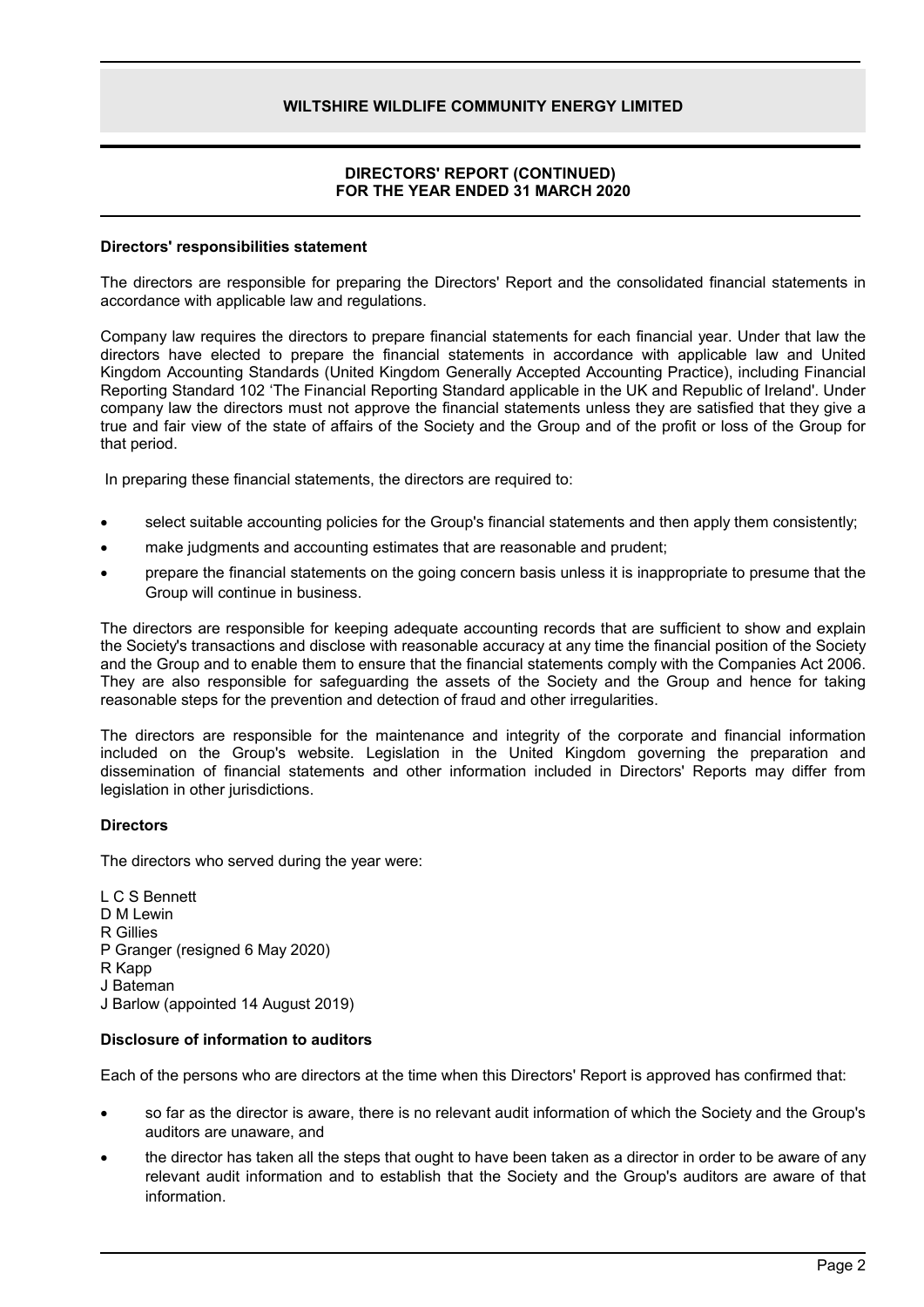### **DIRECTORS' REPORT (CONTINUED) FOR THE YEAR ENDED 31 MARCH 2020**

### **Auditors**

The auditors, Alanbrookes Limited, will be proposed for reappointment in accordance with section 485 of the Companies Act 2006.

### **Small companies note**

In preparing this report, the directors have taken advantage of the small companies exemptions provided by section 415A of the Companies Act 2006.

This report was approved by the board on 24 September 2020 and signed on its behalf.

L C S Bennett **Director** 

A Wright **Secretary** 

.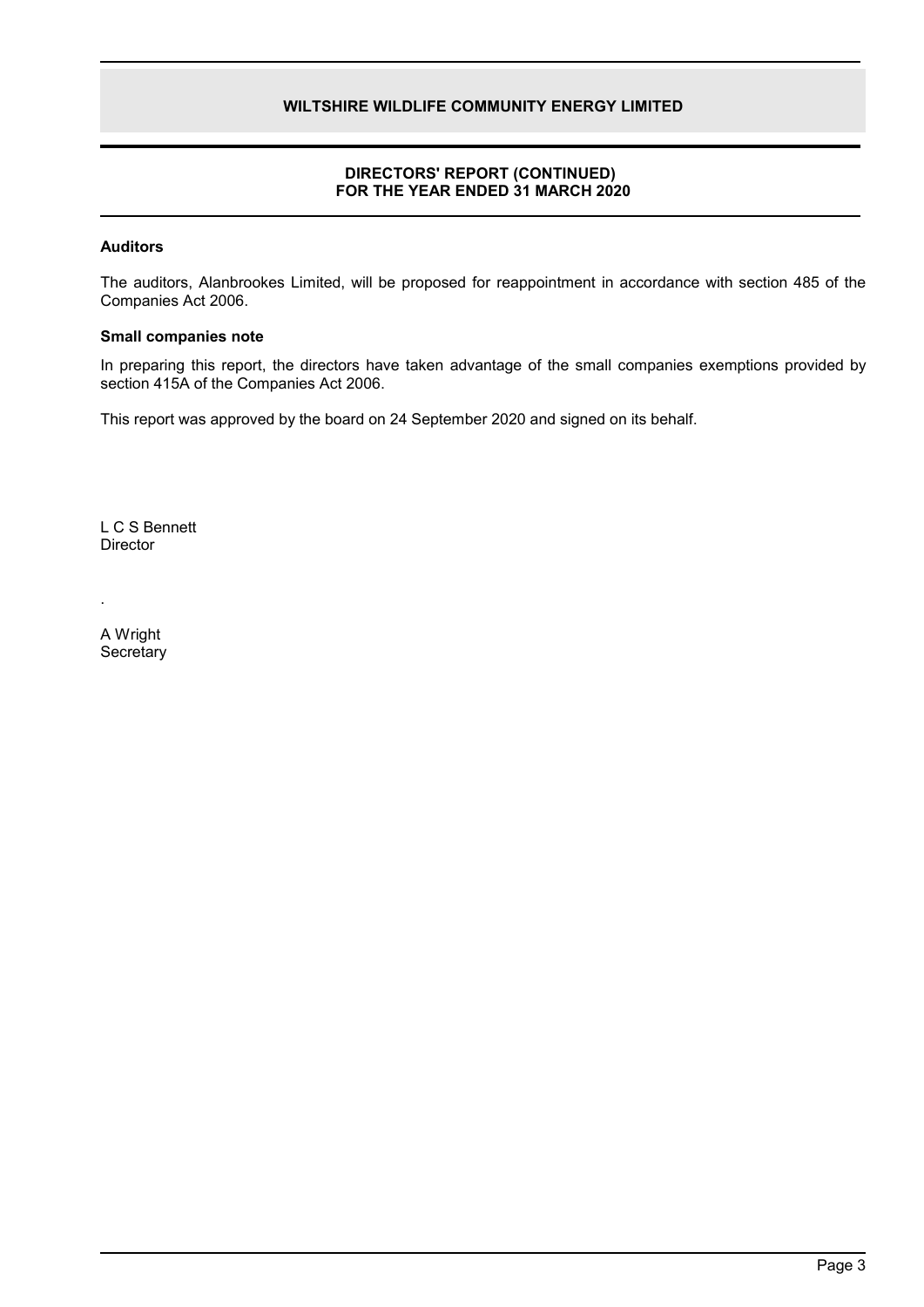#### **INDEPENDENT AUDITORS' REPORT TO THE MEMBERS OF WILTSHIRE WILDLIFE COMMUNITY ENERGY LIMITED**

### **Opinion**

We have audited the financial statements of Wiltshire Wildlife Community Energy Limited (the 'parent Society') and its subsidiaries (the 'Group') for the year ended 31 March 2020, which comprise the Group Statement of Income and Retained Earnings, the Group and Society Balance Sheets, the Group and Society Statement of Changes in Equity and the related notes, including a summary of significant accounting policies. The financial reporting framework that has been applied in their preparation is applicable law and United Kingdom Accounting Standards, including Financial Reporting Standard 102 'The Financial Reporting Standard applicable in the UK and Republic of Ireland' (United Kingdom Generally Accepted Accounting Practice).

In our opinion the financial statements:

- give a true and fair view of the state of the Group's and of the parent Society's affairs as at 31 March 2020 and of the Group's loss for the year then ended;
- have been properly prepared in accordance with United Kingdom Generally Accepted Accounting Practice; and
- have been prepared in accordance with the requirements of the Companies Act 2006.

#### **Basis for opinion**

We conducted our audit in accordance with International Standards on Auditing (UK) (ISAs (UK)) and applicable law. Our responsibilities under those standards are further described in the Auditors' responsibilities for the audit of the financial statements section of our report. We are independent of the Group in accordance with the ethical requirements that are relevant to our audit of the financial statements in the United Kingdom, including the Financial Reporting Council's Ethical Standard, and we have fulfilled our other ethical responsibilities in accordance with these requirements. We believe that the audit evidence we have obtained is sufficient and appropriate to provide a basis for our opinion.

#### **Conclusions relating to going concern**

We have nothing to report in respect of the following matters in relation to which the ISAs (UK) require us to report to you where:

- the directors' use of the going concern basis of accounting in the preparation of the financial statements is not appropriate; or
- the directors have not disclosed in the financial statements any identified material uncertainties that may cast significant doubt about the Group's or the parent Society's ability to continue to adopt the going concern basis of accounting for a period of at least twelve months from the date when the financial statements are authorised for issue.

#### **Other information**

The directors are responsible for the other information. The other information comprises the information included in the Annual Report, other than the financial statements and our Auditors' Report thereon. Our opinion on the financial statements does not cover the other information and, except to the extent otherwise explicitly stated in our report, we do not express any form of assurance conclusion thereon.

In connection with our audit of the financial statements, our responsibility is to read the other information and, in doing so, consider whether the other information is materially inconsistent with the financial statements or our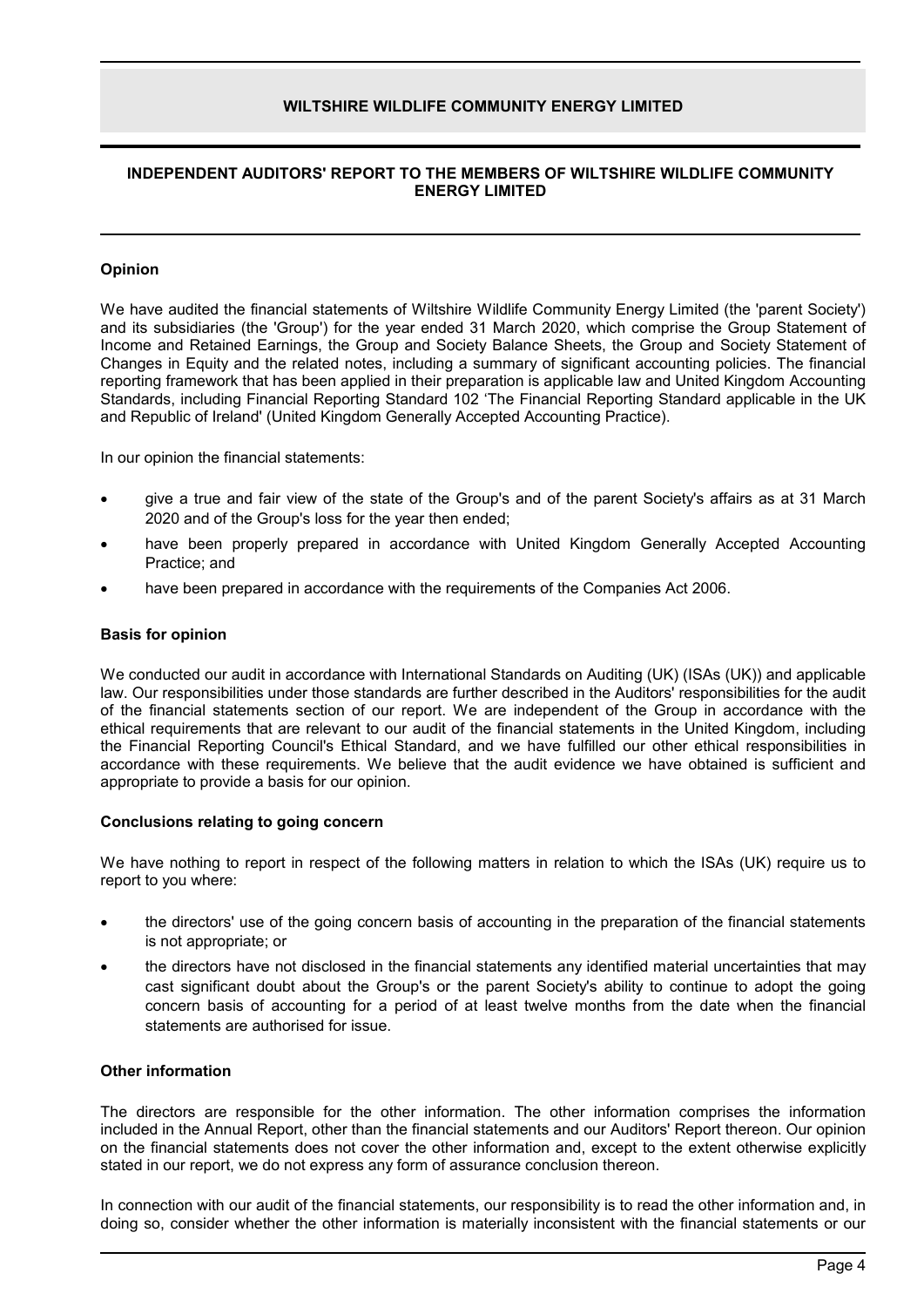### **INDEPENDENT AUDITORS' REPORT TO THE MEMBERS OF WILTSHIRE WILDLIFE COMMUNITY ENERGY LIMITED (CONTINUED)**

knowledge obtained in the audit or otherwise appears to be materially misstated. If we identify such material inconsistencies or apparent material misstatements, we are required to determine whether there is a material misstatement in the financial statements or a material misstatement of the other information. If, based on the work we have performed, we conclude that there is a material misstatement of this other information, we are required to report that fact.

We have nothing to report in this regard.

#### **Opinion on other matters prescribed by the Co-operative and Community Benefit Societies Act 2014.**

In our opinion, based on the work undertaken in the course of the audit:

- the information given in the Directors' Report for the financial year for which the financial statements are prepared is consistent with the financial statements; and
- the Directors' Report has been prepared in accordance with applicable legal requirements.

#### **Matters on which we are required to report by exception**

In the light of the knowledge and understanding of the Group and the parent Society and its environment obtained in the course of the audit, we have not identified material misstatements in the Directors' Report.

We have nothing to report in respect of the following matters in relation to which the Companies Act 2006 requires us to report to you if, in our opinion:

- adequate accounting records have not been kept by the parent Society, or returns adequate for our audit have not been received from branches not visited by us; or
- the parent Society financial statements are not in agreement with the accounting records and returns; or
- certain disclosures of directors' remuneration specified by law are not made; or
- we have not received all the information and explanations we require for our audit; or
- the directors were not entitled to prepare the financial statements in accordance with the small companies regime and take advantage of the small companies' exemptions in preparing the Directors' Report and from the requirement to prepare a Group Strategic Report.

#### **Responsibilities of directors**

As explained more fully in the Directors' Responsibilities Statement on page 2, the directors are responsible for the preparation of the financial statements and for being satisfied that they give a true and fair view, and for such internal control as the directors determine is necessary to enable the preparation of financial statements that are free from material misstatement, whether due to fraud or error.

In preparing the financial statements, the directors are responsible for assessing the Group's and the parent Society's ability to continue as a going concern, disclosing, as applicable, matters related to going concern and using the going concern basis of accounting unless the directors either intend to liquidate the Group or the parent Society or to cease operations, or have no realistic alternative but to do so.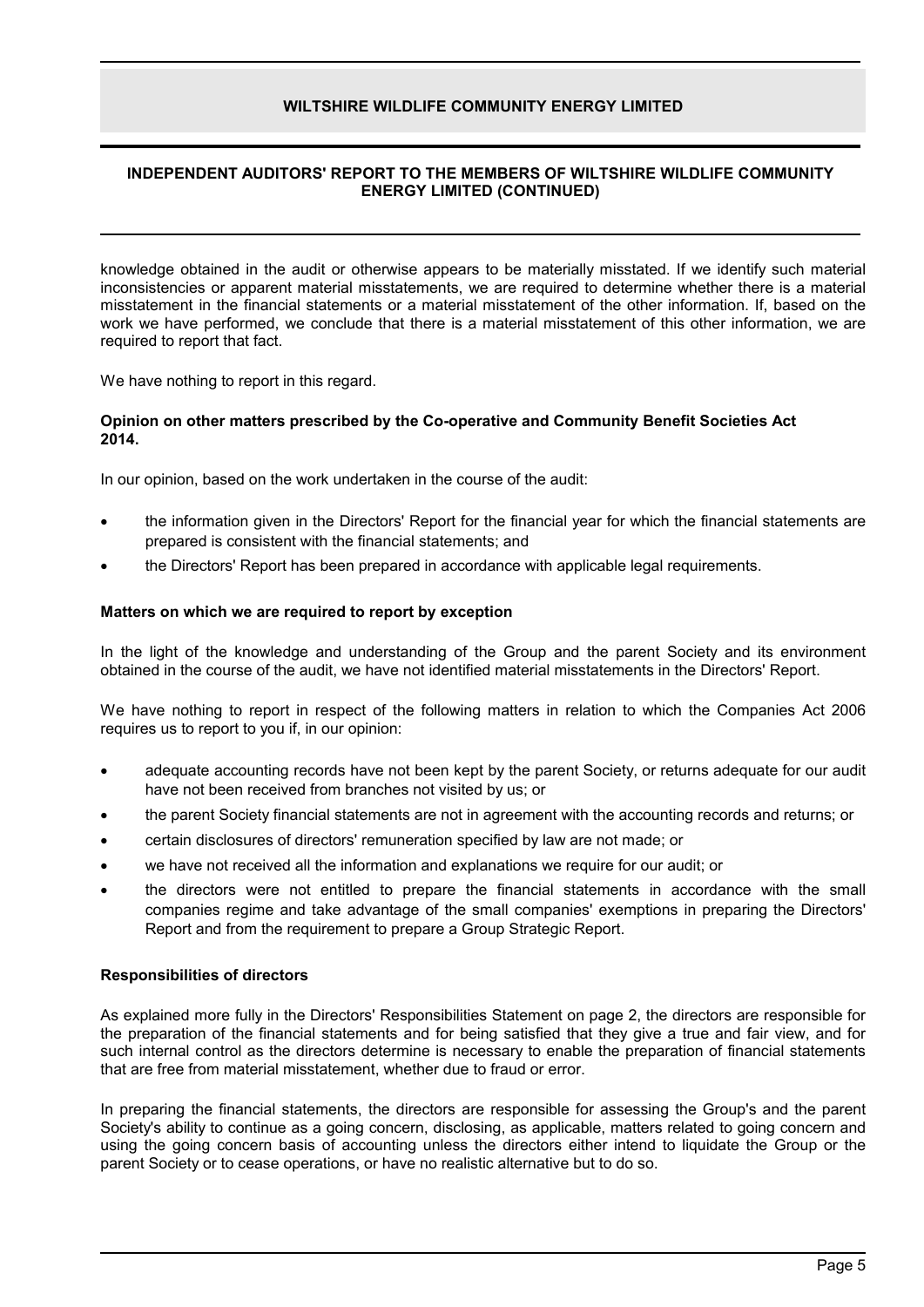#### **INDEPENDENT AUDITORS' REPORT TO THE MEMBERS OF WILTSHIRE WILDLIFE COMMUNITY ENERGY LIMITED (CONTINUED)**

#### **Auditors' responsibilities for the audit of the financial statements**

Our objectives are to obtain reasonable assurance about whether the financial statements as a whole are free from material misstatement, whether due to fraud or error, and to issue an Auditors' Report that includes our opinion. Reasonable assurance is a high level of assurance, but is not a guarantee that an audit conducted in accordance with ISAs (UK) will always detect a material misstatement when it exists. Misstatements can arise from fraud or error and are considered material if, individually or in the aggregate, they could reasonably be expected to influence the economic decisions of users taken on the basis of these financial statements.

A further description of our responsibilities for the audit of the financial statements is located on the Financial Reporting Council's website at: www.frc.org.uk/auditorsresponsibilities. This description forms part of our Auditors' Report.

#### **Use of our report**

This report is made solely to the Society's members in accordance with Chapter 3 of Part 16 of the Companies Act 2006. Our audit work has been undertaken so that we might state to the Society's members those matters we are required to state to them in an Auditors' Report and for no other purpose. To the fullest extent permitted by law, we do not accept or assume responsibility to anyone other than the Society and the Society's members for our audit work, for this report, or for the opinions we have formed.

Andrew Fisher BA FCA (Senior Statutory Auditor)

for and on behalf of **Alanbrookes Limited**

PO Box 258 **Stroud Gloucestershire** GL6 8WZ

25 September 2020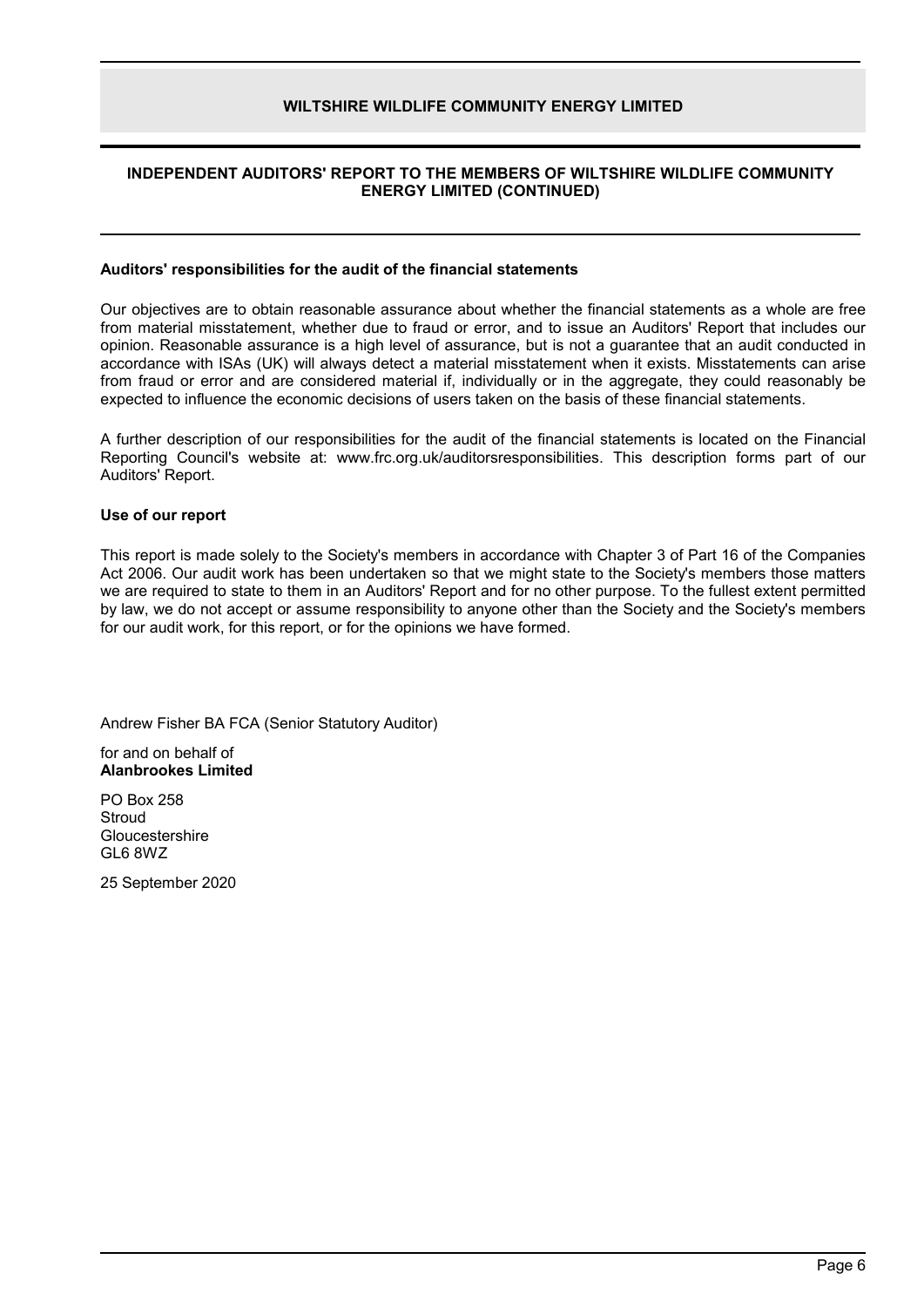|                                                              | <b>Note</b> | 2020<br>£  | 2019<br>£  |
|--------------------------------------------------------------|-------------|------------|------------|
| Turnover                                                     |             | 727,598    | 732,299    |
| Cost of sales                                                |             | (23, 914)  | (27, 139)  |
| <b>Gross profit</b>                                          |             | 703,684    | 705,160    |
| Administrative expenses                                      |             | (458, 103) | (468, 788) |
| <b>Operating profit</b>                                      |             | 245,581    | 236,372    |
| Interest receivable and similar income                       |             | 1,423      | 1,111      |
| Interest payable and expenses                                |             | (329, 844) | (302, 935) |
| Loss before tax                                              |             | (82, 840)  | (65, 452)  |
| Loss after tax                                               |             | (82, 840)  | (65, 452)  |
| Retained earnings at the beginning of the year               |             | (569, 280) | (503, 828) |
|                                                              |             | (569, 280) | (503, 828) |
| Loss for the year attributable to the members of the society |             | (82, 840)  | (65, 452)  |
| Retained earnings at the end of the year                     |             | (652, 120) | (569, 280) |
| Non-controlling interest at the end of the year              |             |            |            |

#### **CONSOLIDATED STATEMENT OF INCOME AND RETAINED EARNINGS FOR THE YEAR ENDED 31 MARCH 2020**

There were no recognised gains and losses for 2020 or 2019 other than those included in the consolidated statement of income and retained earnings.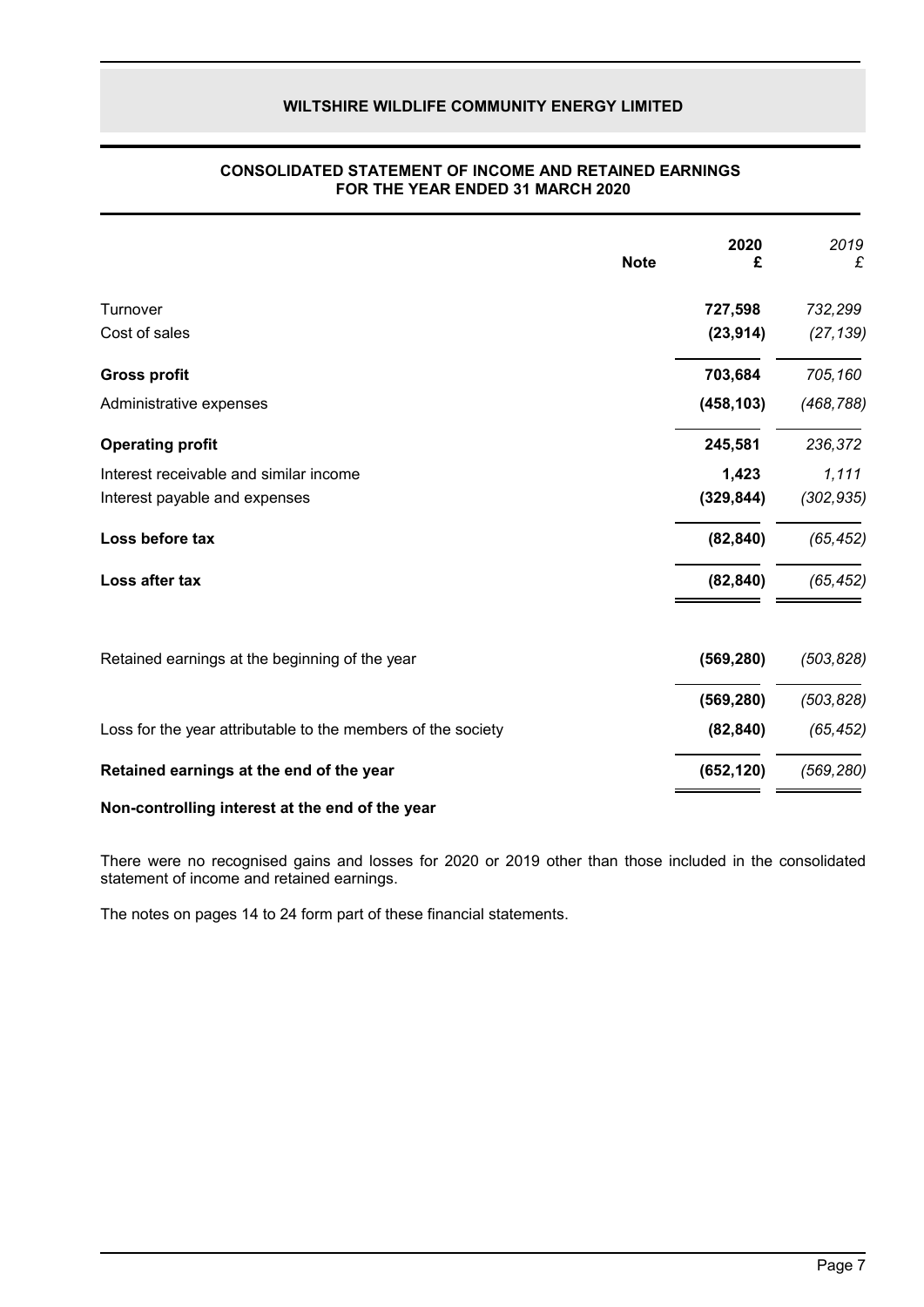|                                                            | <b>Note</b> |            | 2020<br>£   |            | 2019<br>£   |
|------------------------------------------------------------|-------------|------------|-------------|------------|-------------|
| <b>Fixed assets</b>                                        |             |            |             |            |             |
| Tangible assets                                            | 6           |            | 6,069,672   |            | 6,395,347   |
|                                                            |             |            | 6,069,672   |            | 6,395,347   |
| <b>Current assets</b>                                      |             |            |             |            |             |
| Debtors: amounts falling due within one year               | 8           | 217,180    |             | 115,226    |             |
| Cash at bank and in hand                                   | 9           | 411,154    |             | 444,416    |             |
|                                                            |             | 628,334    |             | 559,642    |             |
| Creditors: amounts falling due within one<br>year          | 10          | (268, 472) |             | (282, 383) |             |
| <b>Net current assets</b>                                  |             |            | 359,862     |            | 277,259     |
| <b>Total assets less current liabilities</b>               |             |            | 6,429,534   |            | 6,672,606   |
| Creditors: amounts falling due after more<br>than one year | 11          |            | (2,842,703) |            | (2,989,935) |
| <b>Provisions for liabilities</b>                          |             |            |             |            |             |
| Net assets excluding pension asset                         |             |            | 3,586,831   |            | 3,682,671   |
| <b>Net assets</b>                                          |             |            | 3,586,831   |            | 3,682,671   |
| <b>Capital and reserves</b>                                |             |            |             |            |             |
| Called up share capital                                    | 13          |            | 4,238,951   |            | 4,251,951   |
| Profit and loss account                                    |             |            | (652, 120)  |            | (569, 280)  |
| Equity attributable to owners of the                       |             |            |             |            |             |
| parent Society                                             |             |            | 3,586,831   |            | 3,682,671   |
|                                                            |             |            | 3,586,831   |            | 3,682,671   |

### **CONSOLIDATED BALANCE SHEET AS AT 31 MARCH 2020**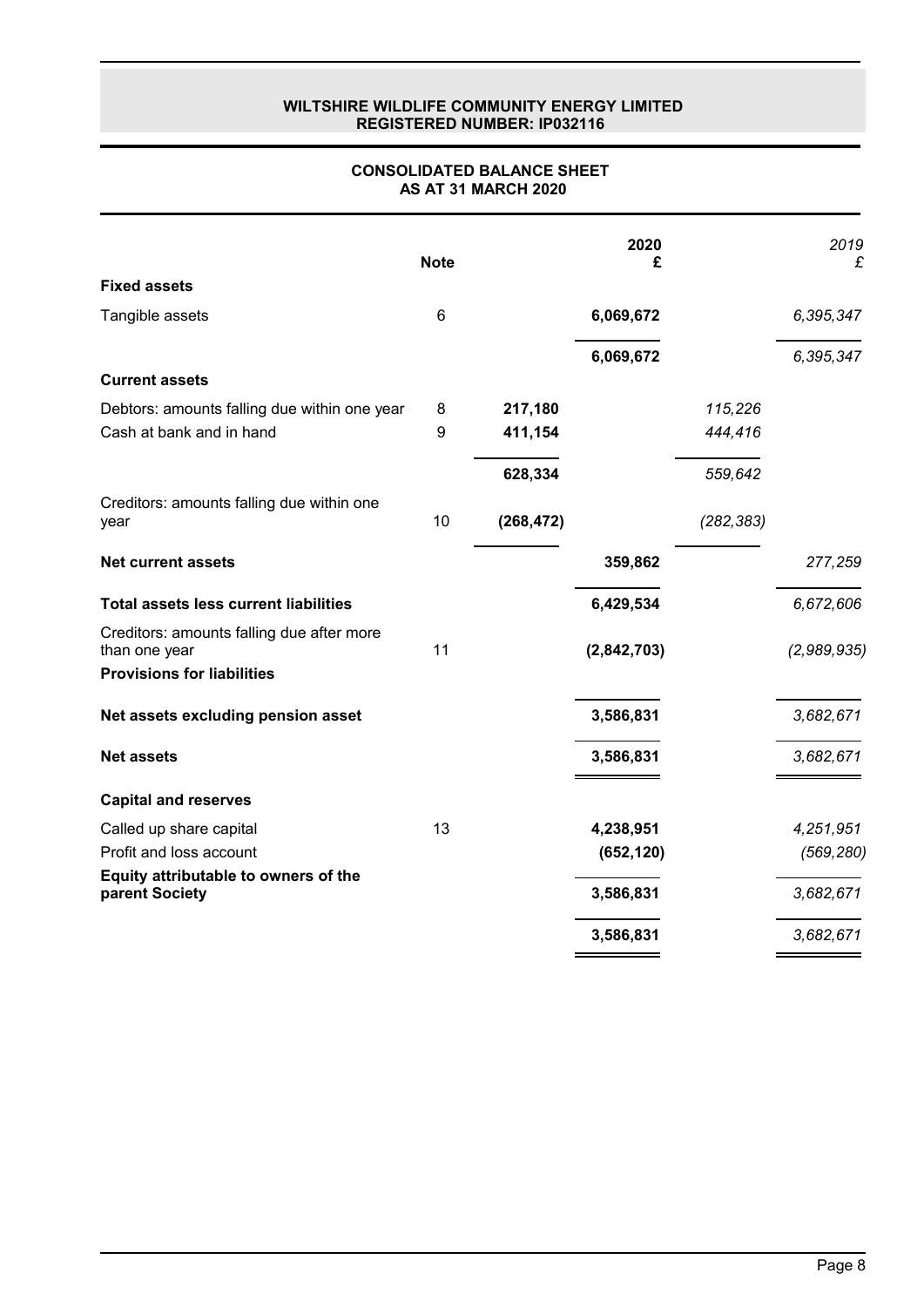### **CONSOLIDATED BALANCE SHEET (CONTINUED) AS AT 31 MARCH 2020**

The Society's financial statements have been prepared in accordance with the provisions applicable to companies subject to the small companies regime.

The financial statements were approved and authorised for issue by the board and were signed on its behalf on 24 September 2020.

L C S Bennett<br>
D M Lewin<br>
Director<br>
Director Director

A Wright **Secretary**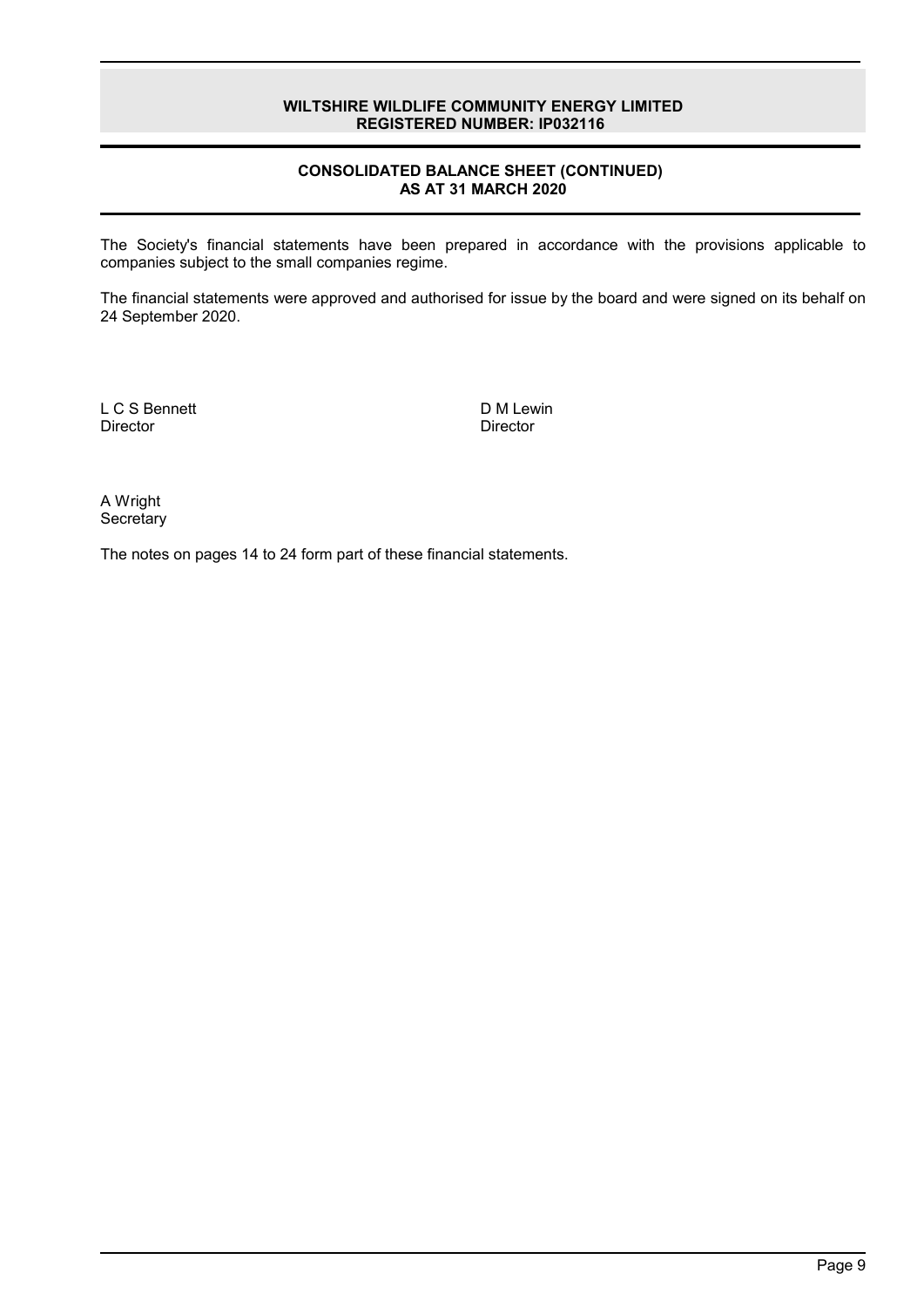|                                                              | <b>Note</b>    |            | 2020<br>£  |            | 2019<br>£  |
|--------------------------------------------------------------|----------------|------------|------------|------------|------------|
| <b>Fixed assets</b>                                          |                |            |            |            |            |
| Investments                                                  | $\overline{7}$ |            | 2,913,803  |            | 2,913,803  |
|                                                              |                |            | 2,913,803  |            | 2,913,803  |
| <b>Current assets</b>                                        |                |            |            |            |            |
| Debtors: amounts falling due within one year                 | 8              | 1,136,682  |            | 1,223,298  |            |
| Cash at bank and in hand                                     | 9              | 60,425     |            | 2,493      |            |
|                                                              |                | 1,197,107  |            | 1,225,791  |            |
| Creditors: amounts falling due within one<br>year            | 10             | (459, 953) |            | (299, 367) |            |
| <b>Net current assets</b>                                    |                |            | 737,154    |            | 926,424    |
| <b>Total assets less current liabilities</b>                 |                |            | 3,650,957  |            | 3,840,227  |
| Net assets excluding pension asset                           |                |            | 3,650,957  |            | 3,840,227  |
| <b>Net assets</b>                                            |                |            | 3,650,957  |            | 3,840,227  |
| <b>Capital and reserves</b>                                  |                |            |            |            |            |
| Called up share capital                                      | 13             |            | 4,238,951  |            | 4,251,951  |
| Profit and loss account brought forward                      |                | (411, 724) |            | (298, 523) |            |
| Loss for the year<br>Profit and loss account carried forward |                | (176, 270) | (587, 994) | (113, 201) | (411, 724) |
|                                                              |                |            |            |            |            |
|                                                              |                |            | 3,650,957  |            | 3,840,227  |

### **SOCIETY BALANCE SHEET AS AT 31 MARCH 2020**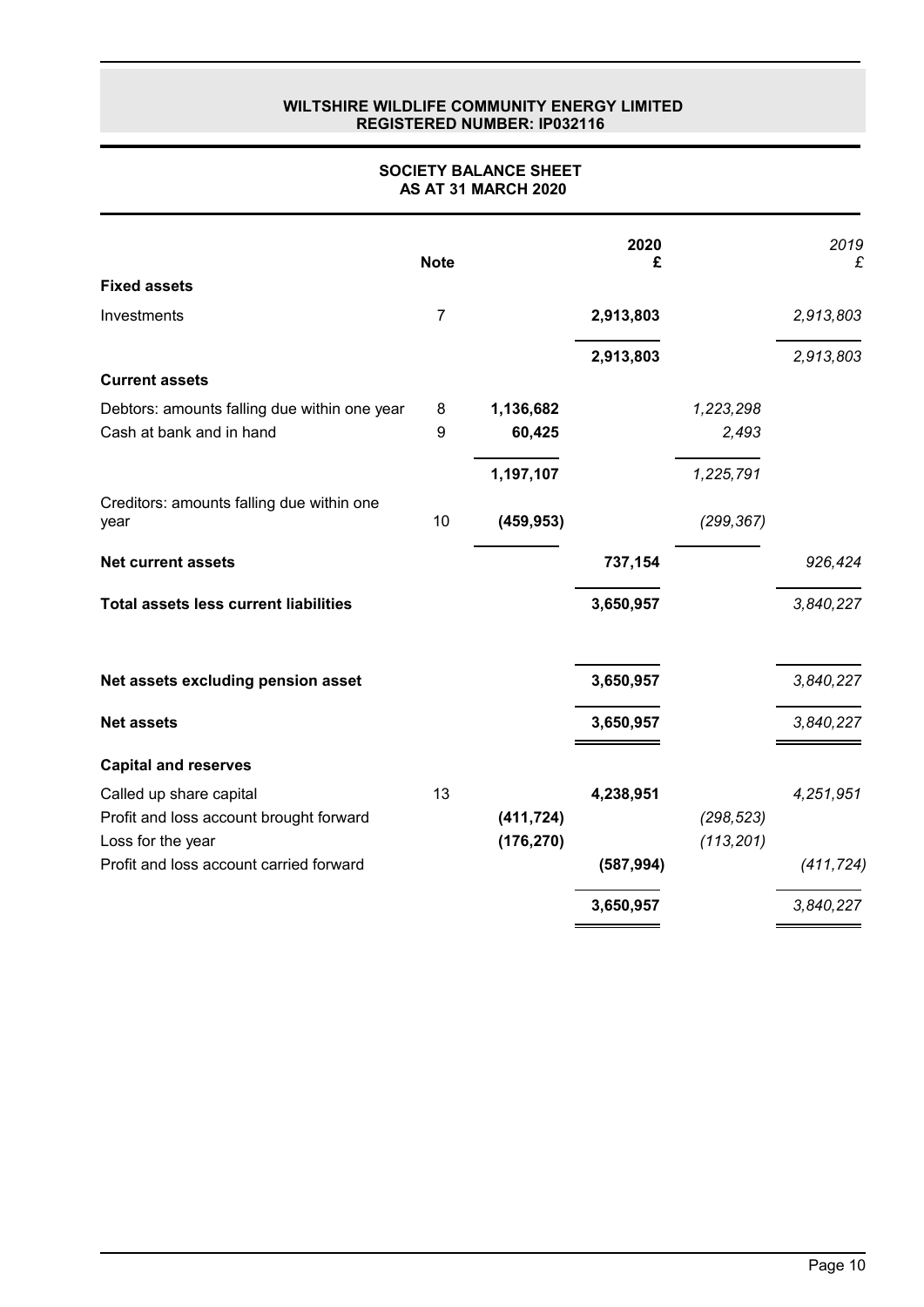### **SOCIETY BALANCE SHEET (CONTINUED) AS AT 31 MARCH 2020**

The Society's financial statements have been prepared in accordance with the provisions applicable to companies subject to the small companies regime.

The financial statements were approved and authorised for issue by the board and were signed on its behalf on 24 September 2020.

L C S Bennett<br>
D M Lewin<br>
Director<br>
Director Director

A Wright **Secretary**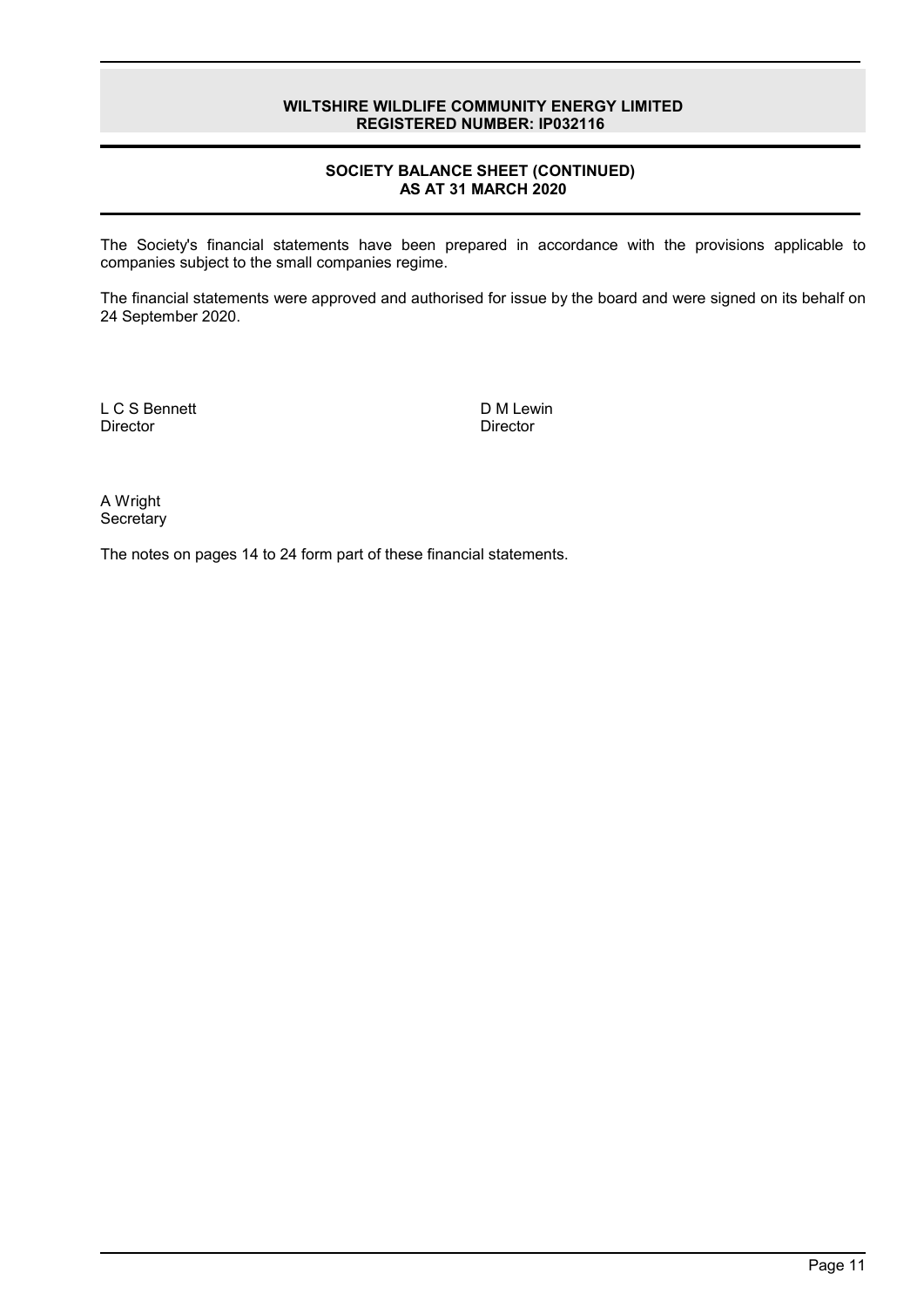### **CONSOLIDATED STATEMENT OF CHANGES IN EQUITY FOR THE YEAR ENDED 31 MARCH 2020**

|                                                        | Called up<br>£ | <b>Profit and</b><br>share capital loss account<br>£ | <b>Equity</b><br>attributable<br>to owners of<br>parent<br><b>Society</b><br>£ | <b>Total equity</b><br>£ |
|--------------------------------------------------------|----------------|------------------------------------------------------|--------------------------------------------------------------------------------|--------------------------|
| <b>At 1 April 2018</b>                                 | 4,251,951      | (503, 828)                                           | 3,748,123                                                                      | 3,748,123                |
| Comprehensive income for the year<br>Loss for the year |                | (65, 452)                                            | (65, 452)                                                                      | (65, 452)                |
| <b>At 1 April 2019</b>                                 | 4,251,951      | (569, 280)                                           | 3,682,671                                                                      | 3,682,671                |
| Comprehensive income for the year<br>Loss for the year |                | (82, 840)                                            | (82, 840)                                                                      | (82, 840)                |
| Shares redeemed during the year                        | (13,000)       | ۰.                                                   | (13,000)                                                                       | (13,000)                 |
| <b>Total transactions with members</b>                 | (13,000)       |                                                      | (13,000)                                                                       | (13,000)                 |
| At 31 March 2020                                       | 4,238,951      | (652, 120)                                           | 3,586,831                                                                      | 3,586,831                |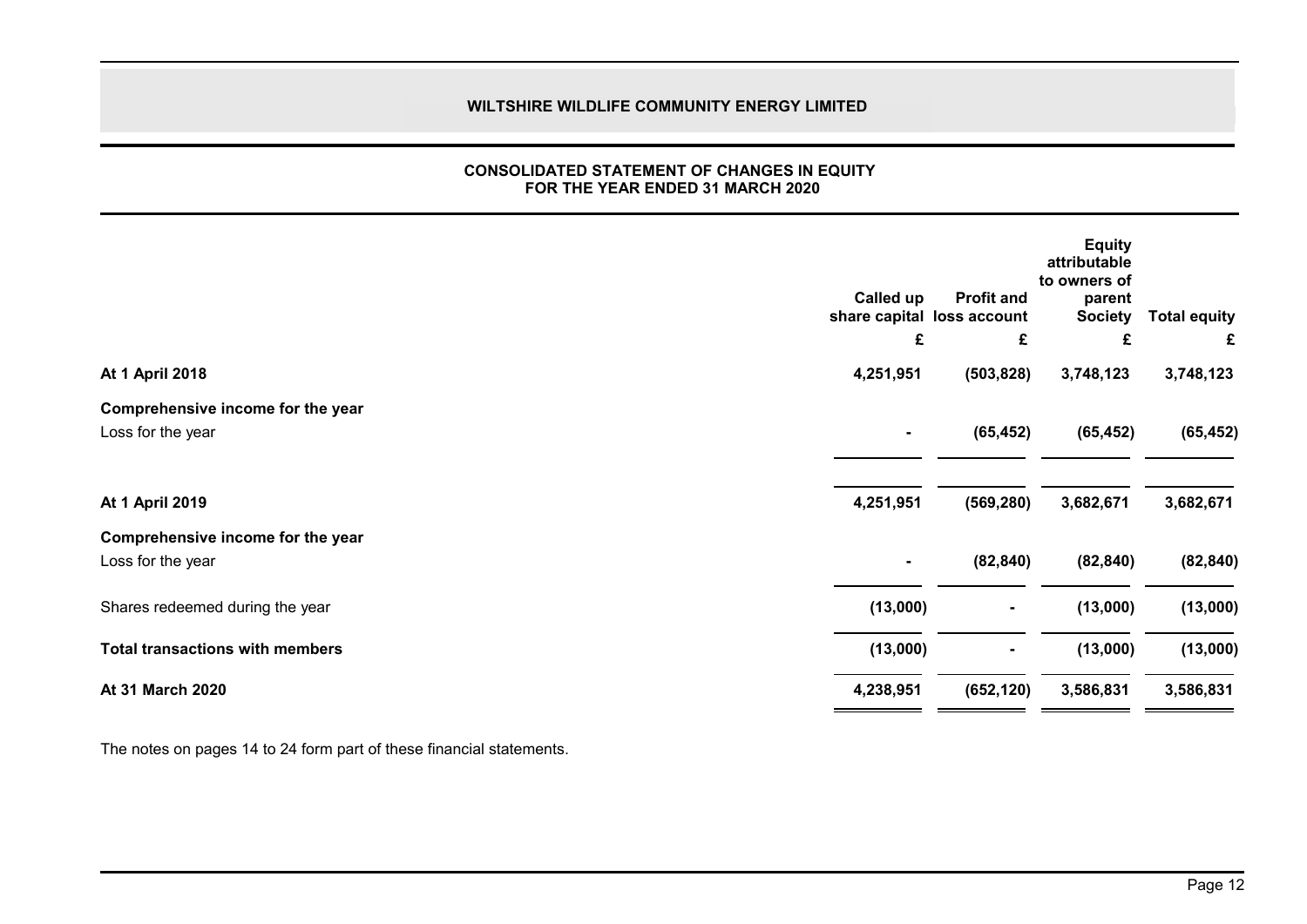### **SOCIETY STATEMENT OF CHANGES IN EQUITY FOR THE YEAR ENDED 31 MARCH 2020**

|                                                                            | Called up<br>£ | <b>Profit and</b><br>share capital loss account<br>£ | <b>Total equity</b><br>£ |
|----------------------------------------------------------------------------|----------------|------------------------------------------------------|--------------------------|
| <b>At 1 April 2018</b>                                                     | 4,251,951      | (298, 523)                                           | 3,953,428                |
| Comprehensive income for the year                                          |                |                                                      |                          |
| Loss for the year                                                          |                | (113, 201)                                           | (113, 201)               |
| Total comprehensive income for the year                                    |                | (113, 201)                                           | (113, 201)               |
| <b>At 1 April 2019</b>                                                     | 4,251,951      | (411, 724)                                           | 3,840,227                |
| Comprehensive income for the year                                          |                |                                                      |                          |
| Loss for the year                                                          |                | (176, 270)                                           | (176, 270)               |
|                                                                            |                | (176, 270)                                           | (176, 270)               |
| Total comprehensive income for the year<br>Shares redeemed during the year | (13,000)       |                                                      | (13,000)                 |
| <b>Total transactions with members</b>                                     | (13,000)       |                                                      | (13,000)                 |
| At 31 March 2020                                                           | 4,238,951      | (587, 994)                                           | 3,650,957                |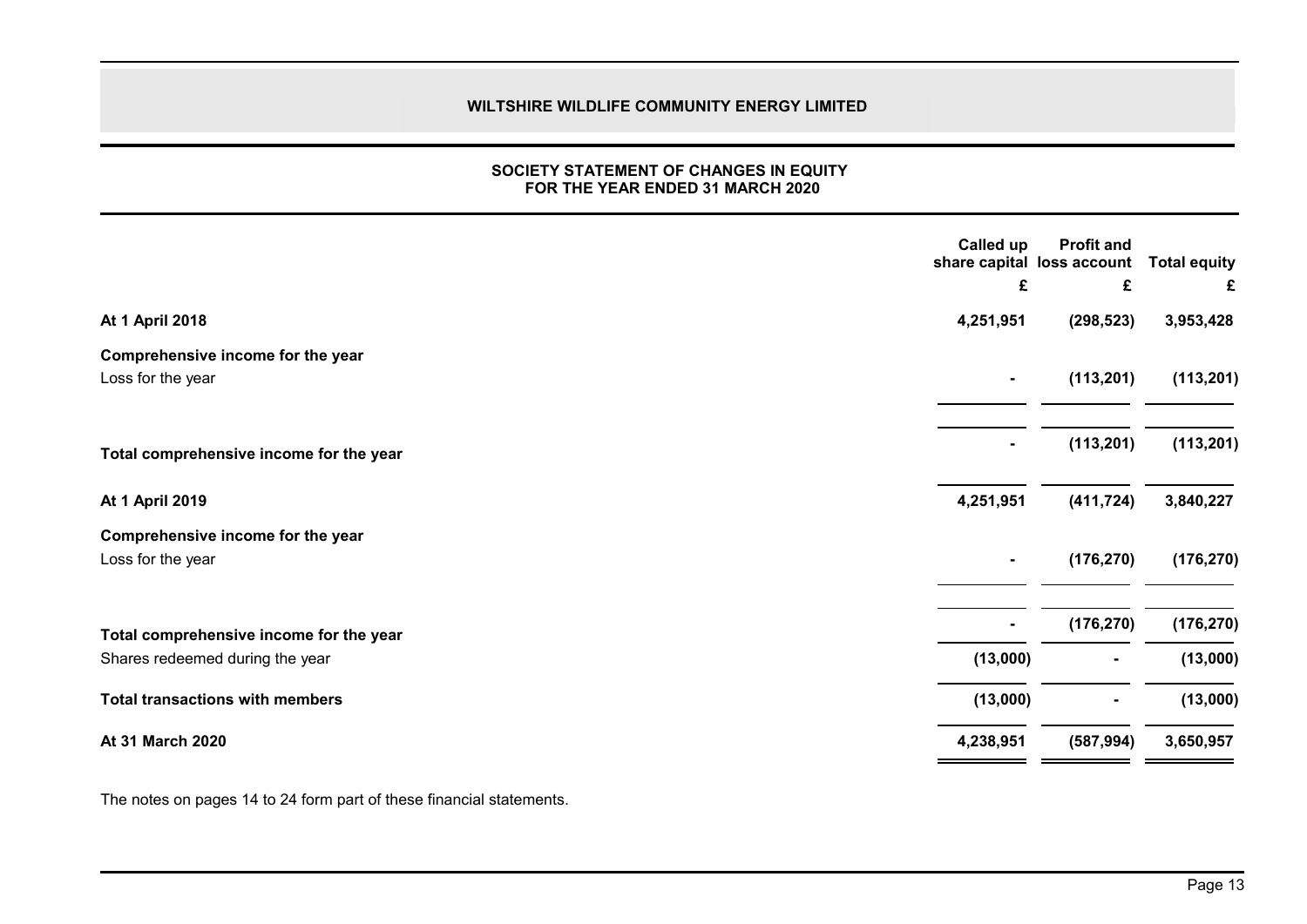### **NOTES TO THE FINANCIAL STATEMENTS FOR THE YEAR ENDED 31 MARCH 2020**

#### **1. General information**

The company is a incorporated in England and Wales, and is constituted as a community benefit society under the Co-operative and Community Benefit Societies Act 2014.

The address of its registered office is: c/o Communities for Renewables, Redruth House, Cornwall Business Park West, Scorrier, Redruth, Cornwall, TR16 5EZ

#### **2. Accounting policies**

#### **2.1 Basis of preparation of financial statements**

The financial statements have been prepared under the historical cost convention unless otherwise specified within these accounting policies and in accordance with Financial Reporting Standard 102, the Financial Reporting Standard applicable in the UK and the Republic of Ireland and the Companies Act 2006.

The preparation of financial statements in compliance with FRS 102 requires the use of certain critical accounting estimates. It also requires Group management to exercise judgment in applying the Group's accounting policies.

The Society has taken advantage of the exemption allowed under section 408 of the Companies Act 2006 and has not presented its own Statement of Income and Retained Earnings in these financial statements.

The following principal accounting policies have been applied:

#### **2.2 Basis of consolidation**

The consolidated financial statements present the results of the Society and its own subsidiaries ("the Group") as if they form a single entity. Intercompany transactions and balances between group companies are therefore eliminated in full.

The consolidated financial statements incorporate the results of business combinations using the purchase method. In the Balance Sheet, the acquiree's identifiable assets, liabilities and contingent liabilities are initially recognised at their fair values at the acquisition date. The results of acquired operations are included in the Consolidated Statement of Income and Retained Earnings from the date on which control is obtained. They are deconsolidated from the date control ceases.

In accordance with the transitional exemption available in FRS 102, the group has chosen not to retrospectively apply the standard to business combinations that occurred before the date of transition to FRS 102, being 01 April 2016.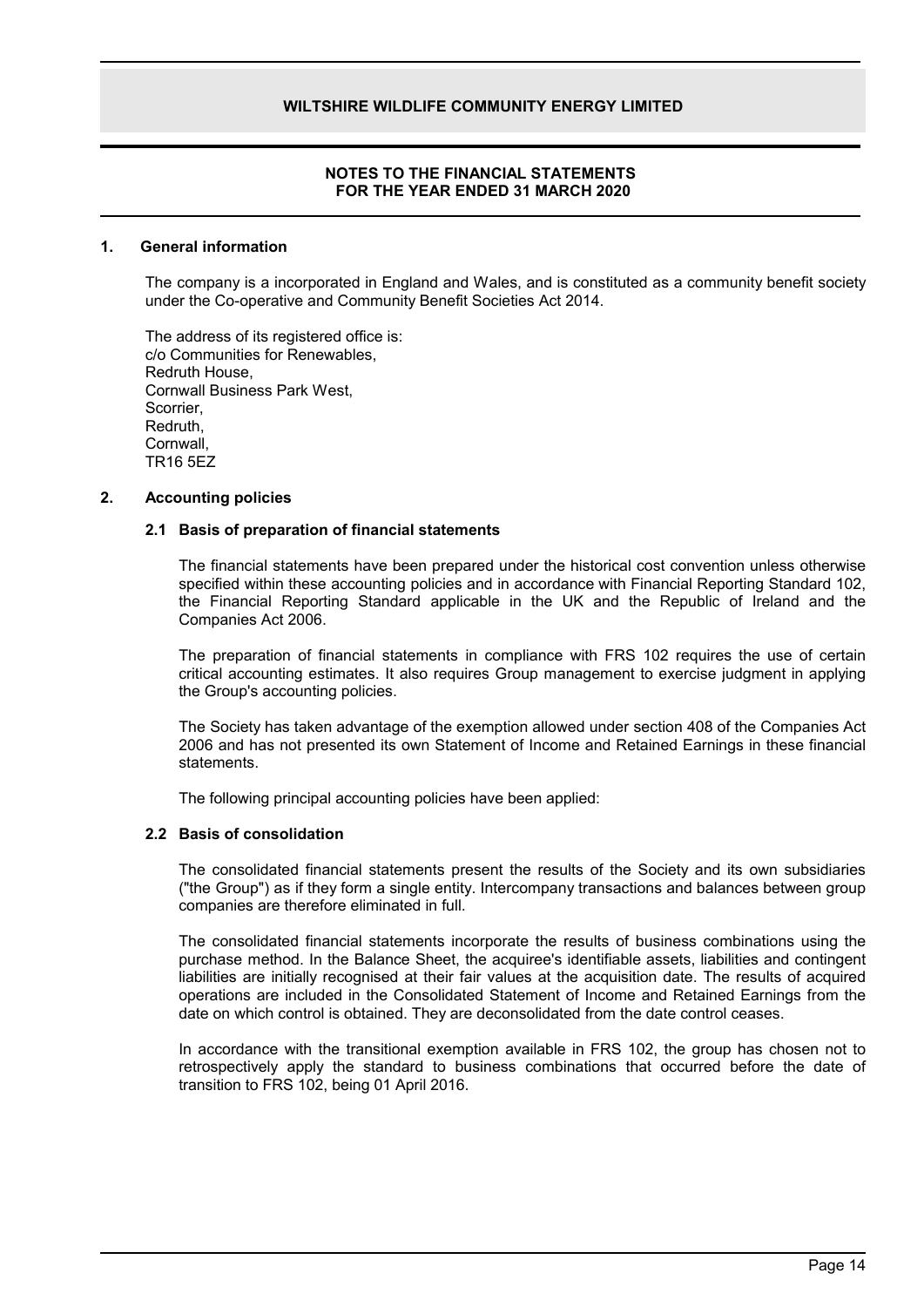### **NOTES TO THE FINANCIAL STATEMENTS FOR THE YEAR ENDED 31 MARCH 2020**

#### **2. Accounting policies (continued)**

#### **2.3 Revenue**

Revenue is recognised to the extent that it is probable that the economic benefits will flow to the Group and the revenue can be reliably measured. Revenue is measured as the fair value of the consideration received or receivable, excluding discounts, rebates, value added tax and other sales taxes. The following criteria must also be met before revenue is recognised:

#### **Sale of goods**

Revenue from the sale of goods is recognised when all of the following conditions are satisfied:

- the Group has transferred the significant risks and rewards of ownership to the buyer;
- the Group retains neither continuing managerial involvement to the degree usually associated with ownership nor effective control over the goods sold;
- the amount of revenue can be measured reliably;
- it is probable that the Group will receive the consideration due under the transaction; and
- the costs incurred or to be incurred in respect of the transaction can be measured reliably.

#### **Rendering of services**

Revenue from a contract to provide services is recognised in the period in which the services are provided in accordance with the stage of completion of the contract when all of the following conditions are satisfied:

- the amount of revenue can be measured reliably;
- it is probable that the Group will receive the consideration due under the contract;
- the stage of completion of the contract at the end of the reporting period can be measured reliably; and
- the costs incurred and the costs to complete the contract can be measured reliably.

### **2.4 Interest income**

Interest income is recognised in profit or loss using the effective interest method.

#### **2.5 Finance costs**

Finance costs are charged to profit or loss over the term of the debt using the effective interest method so that the amount charged is at a constant rate on the carrying amount. Issue costs are initially recognised as a reduction in the proceeds of the associated capital instrument.

### **2.6 Borrowing costs**

All borrowing costs are recognised in profit or loss in the year in which they are incurred.

#### **2.7 Tangible fixed assets**

Tangible fixed assets under the cost model are stated at historical cost less accumulated depreciation and any accumulated impairment losses. Historical cost includes expenditure that is directly attributable to bringing the asset to the location and condition necessary for it to be capable of operating in the manner intended by management.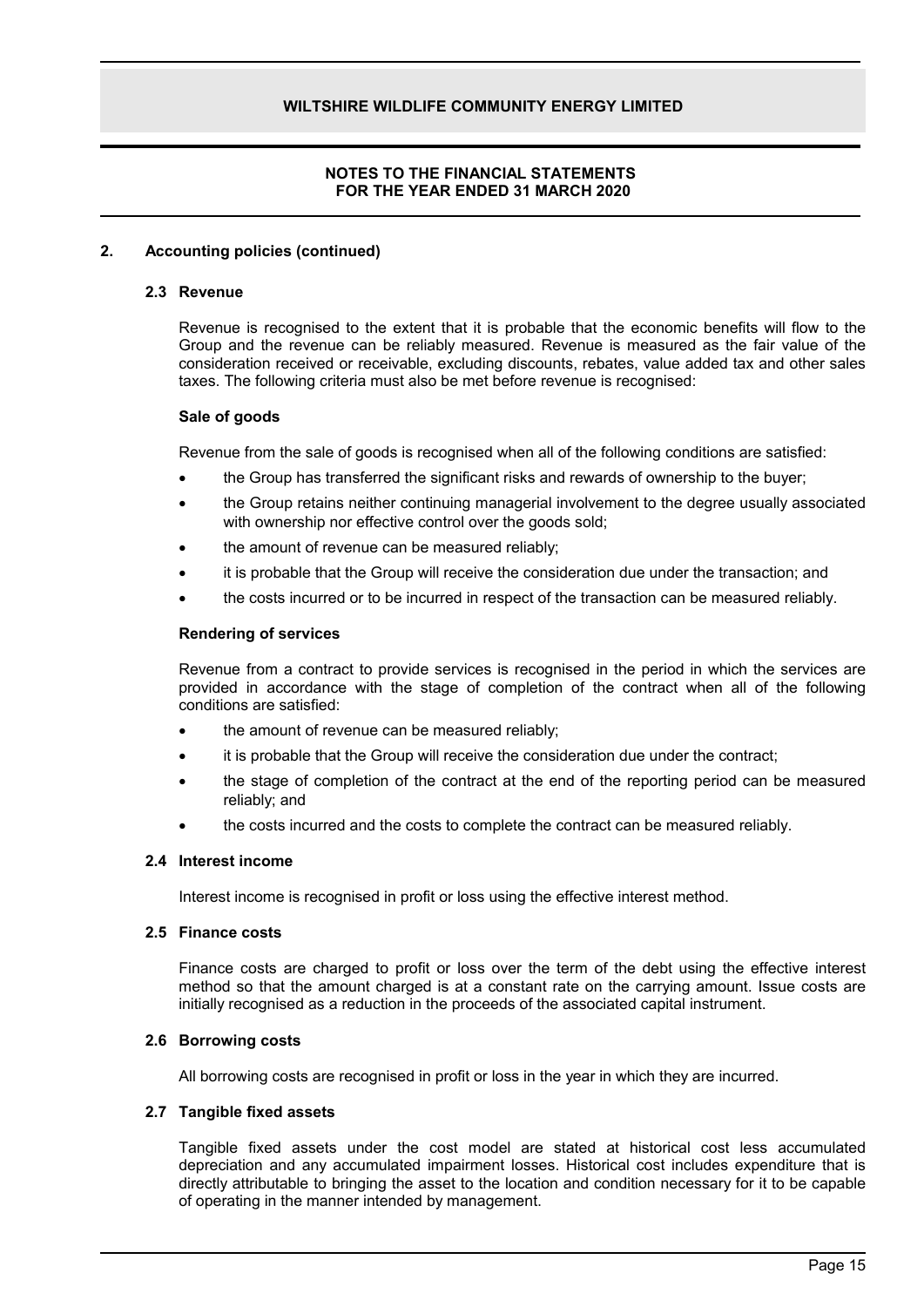### **NOTES TO THE FINANCIAL STATEMENTS FOR THE YEAR ENDED 31 MARCH 2020**

#### **2. Accounting policies (continued)**

#### **2.7 Tangible fixed assets (continued)**

Depreciation is charged so as to allocate the cost of assets less their residual value over their estimated useful lives, as follows.

Depreciation is provided on the following basis:

Solar installations - 25 years straight line

The assets' residual values, useful lives and depreciation methods are reviewed, and adjusted prospectively if appropriate, or if there is an indication of a significant change since the last reporting date. The residual value of the solar installation is currently determined to be £nil.

Gains and losses on disposals are determined by comparing the proceeds with the carrying amount and are recognised in profit or loss.

#### **2.8 Valuation of investments**

Investments in subsidiaries are measured at cost less accumulated impairment.

Investments in unlisted Group shares, whose market value can be reliably determined, are remeasured to market value at each balance sheet date. Gains and losses on remeasurement are recognised in the Consolidated Statement of Income and Retained Earnings for the period. Where market value cannot be reliably determined, such investments are stated at historic cost less impairment.

Investments in listed company shares are remeasured to market value at each Balance Sheet date. Gains and losses on remeasurement are recognised in profit or loss for the period.

#### **2.9 Debtors**

Short term debtors are measured at transaction price, less any impairment. Loans receivable are measured initially at fair value, net of transaction costs, and are measured subsequently at amortised cost using the effective interest method, less any impairment.

#### **2.10 Cash and cash equivalents**

Cash is represented by cash in hand and deposits with financial institutions repayable without penalty on notice of not more than 24 hours. Cash equivalents are highly liquid investments that mature in no more than three months from the date of acquisition and that are readily convertible to known amounts of cash with insignificant risk of change in value.

### **2.11 Creditors**

Short term creditors are measured at the transaction price. Other financial liabilities, including bank loans, are measured initially at fair value, net of transaction costs, and are measured subsequently at amortised cost using the effective interest method.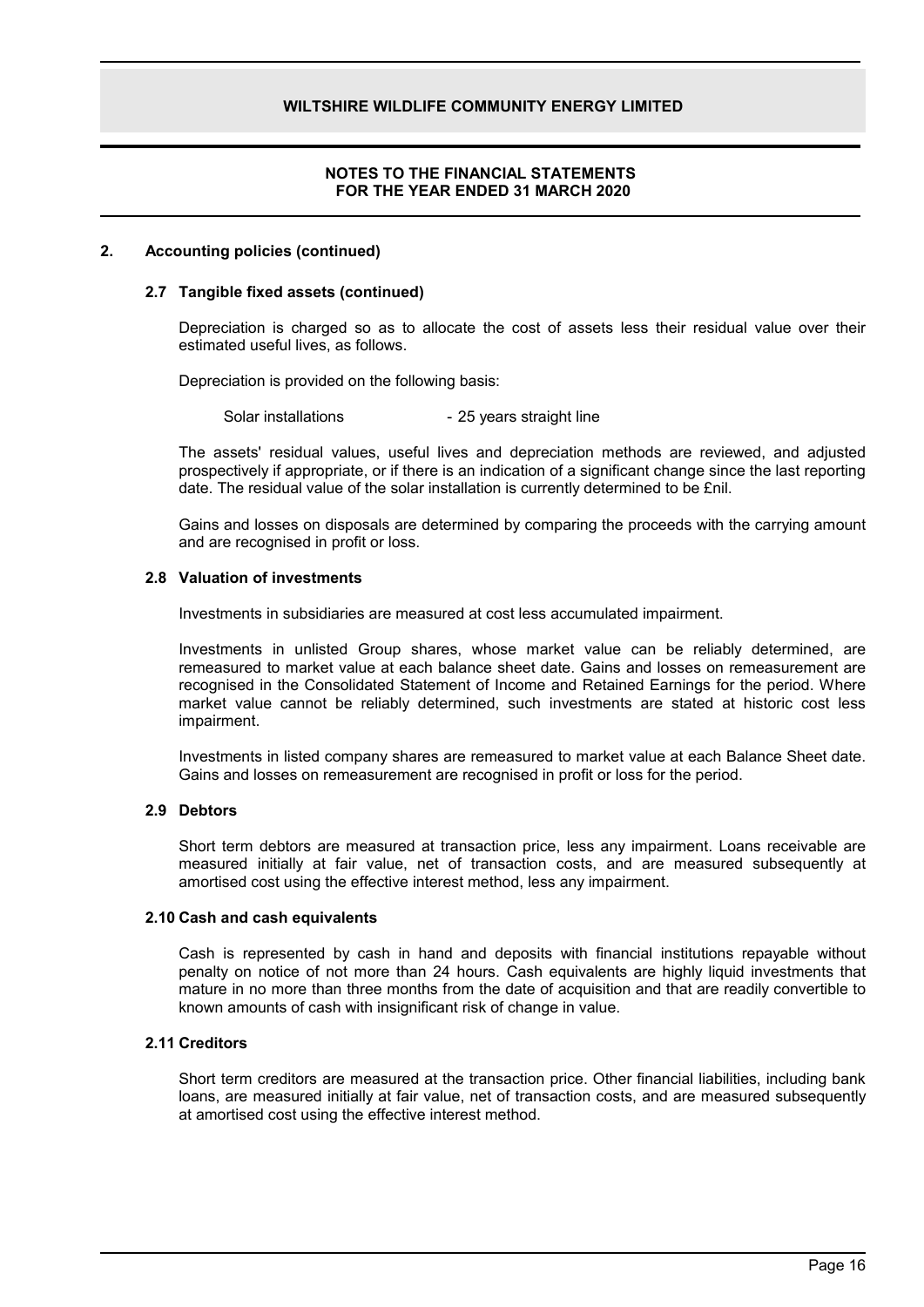### **NOTES TO THE FINANCIAL STATEMENTS FOR THE YEAR ENDED 31 MARCH 2020**

### **3. Auditors' remuneration**

|    |                                                                                                                    | 2020<br>£ | 2019<br>£ |
|----|--------------------------------------------------------------------------------------------------------------------|-----------|-----------|
|    | Fees payable to the Group's auditor and its associates for the audit of the<br>Group's annual financial statements | 7,541     | 7,000     |
| 4. | <b>Interest receivable</b>                                                                                         |           |           |
|    |                                                                                                                    |           |           |
|    |                                                                                                                    | 2020<br>£ | 2019<br>£ |
|    | Other interest receivable                                                                                          | 1,423     | 1,111     |
|    |                                                                                                                    | 1,423     | 1,111     |
| 5. | Interest payable and similar expenses                                                                              |           |           |
|    |                                                                                                                    | 2020<br>£ | 2019<br>£ |
|    | Bank interest payable                                                                                              | 157,365   | 168,982   |
|    | Other loan interest payable                                                                                        | 2,348     | 2,891     |
|    | Other interest payable                                                                                             |           | 3,570     |
|    | Interest payable on members shares                                                                                 | 170,131   | 127,492   |
|    |                                                                                                                    | 329,844   | 302,935   |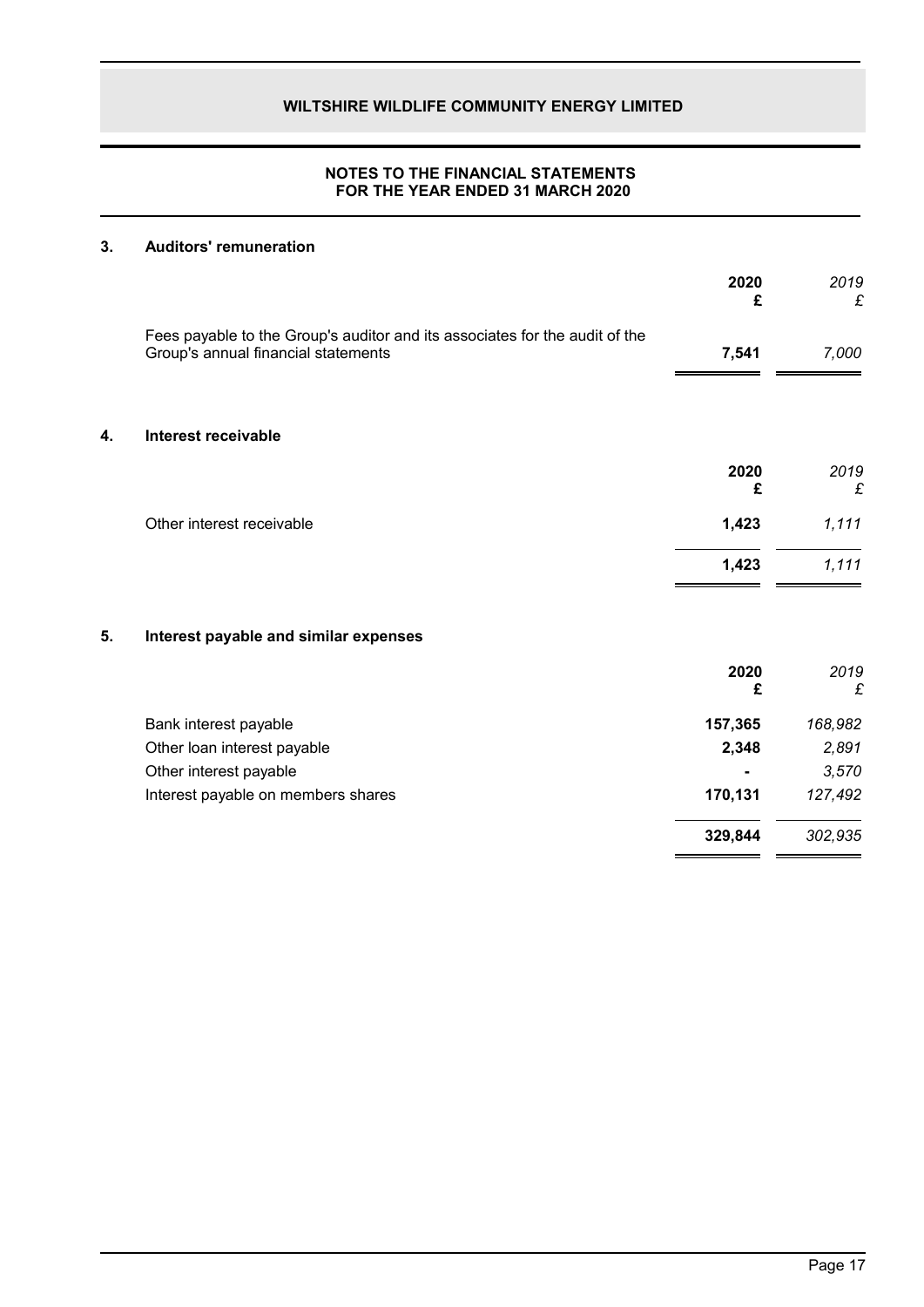### **NOTES TO THE FINANCIAL STATEMENTS FOR THE YEAR ENDED 31 MARCH 2020**

# **6. Tangible fixed assets**

**Group**

|    |                                     | Solar<br>installations<br>£ |
|----|-------------------------------------|-----------------------------|
|    | <b>Cost or valuation</b>            |                             |
|    | At 1 April 2019                     | 7,436,501                   |
|    | Additions                           | 9,552                       |
|    | At 31 March 2020                    | 7,446,053                   |
|    | <b>Depreciation</b>                 |                             |
|    | At 1 April 2019                     | 1,041,154                   |
|    | Charge for the year on owned assets | 335,227                     |
|    | At 31 March 2020                    | 1,376,381                   |
|    | Net book value                      |                             |
|    | At 31 March 2020                    | 6,069,672                   |
|    | At 31 March 2019                    | 6,395,347                   |
| 7. | <b>Fixed asset investments</b>      |                             |
|    | <b>Society</b>                      |                             |
|    |                                     | Investments                 |
|    |                                     | in                          |
|    |                                     | subsidiary<br>companies     |
|    |                                     | £                           |
|    | <b>Cost or valuation</b>            |                             |
|    | At 1 April 2019                     | 2,913,803                   |
|    | At 31 March 2020                    | 2,913,803                   |
|    |                                     |                             |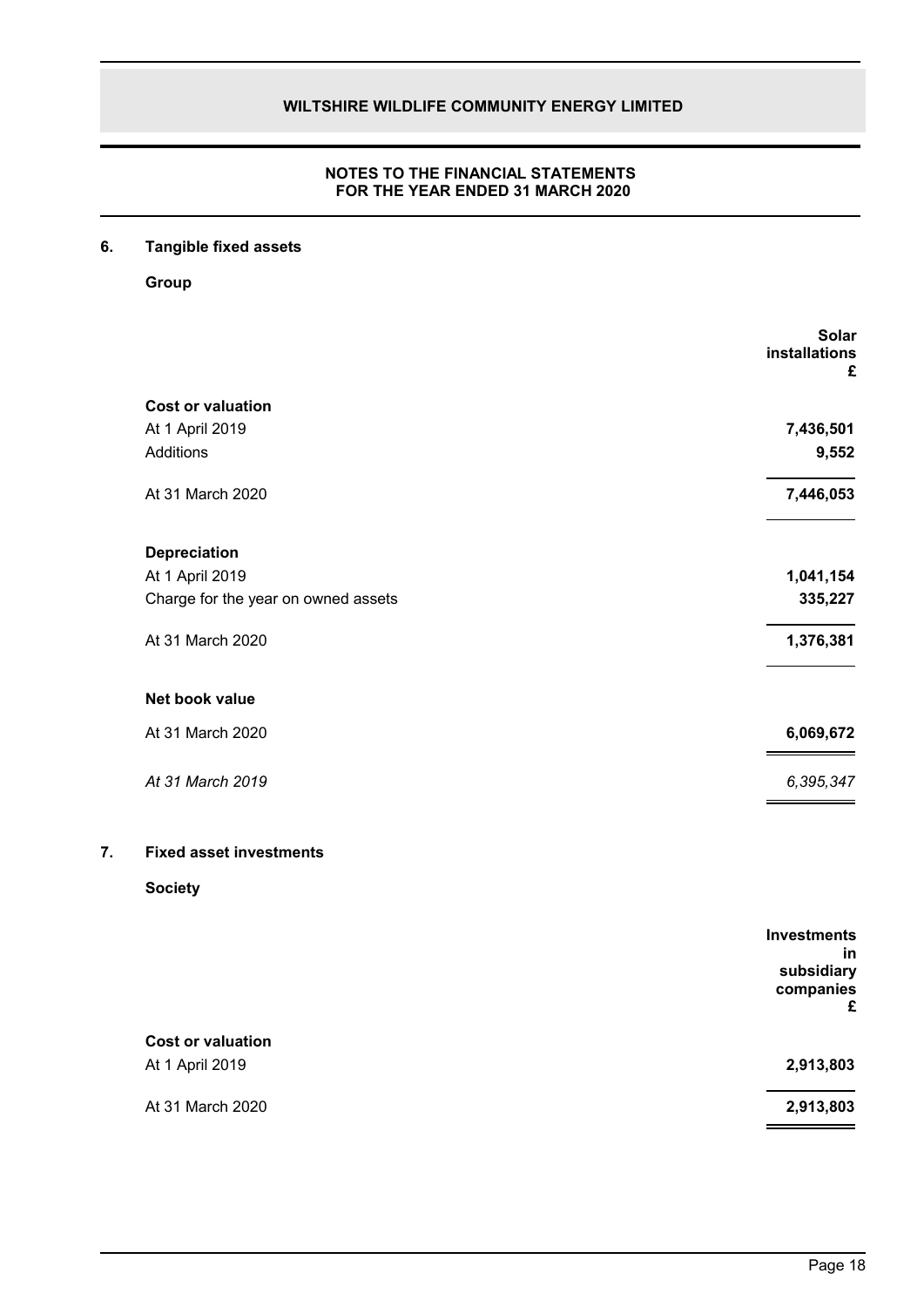### **NOTES TO THE FINANCIAL STATEMENTS FOR THE YEAR ENDED 31 MARCH 2020**

# **7. Fixed asset investments (continued)**

# **Subsidiary undertakings**

The following were subsidiary undertakings of the Society:

| <b>Name</b>                                | <b>Registered office</b>                                                                                                                           | <b>Class of</b><br>shares | <b>Holding</b> |
|--------------------------------------------|----------------------------------------------------------------------------------------------------------------------------------------------------|---------------------------|----------------|
| Wiltshire Wildlife Community Solar limited | C/O Communities For<br>Renewables Redruth<br>House, Cornwall<br>Business Park West,<br>Scorrier, Redruth,<br>Cornwall, England, TR16<br>5EZ        | Ordinary                  | 100%           |
| Braydon Manor Community Solar C.I.C        | C/O Communities For<br>Renewables Redruth<br>House, Cornwall<br><b>Business Park West,</b><br>Scorrier, Redruth,<br>Cornwall, England, TR16<br>5EZ | Ordinary                  | 100%           |
| <b>Chelworth Community Solar Limited</b>   | C/O Communities For<br>Renewables Redruth<br>House, Cornwall<br><b>Business Park West,</b><br>Scorrier, Redruth,<br>Cornwall, England, TR16<br>5EZ | Ordinary                  | 100%           |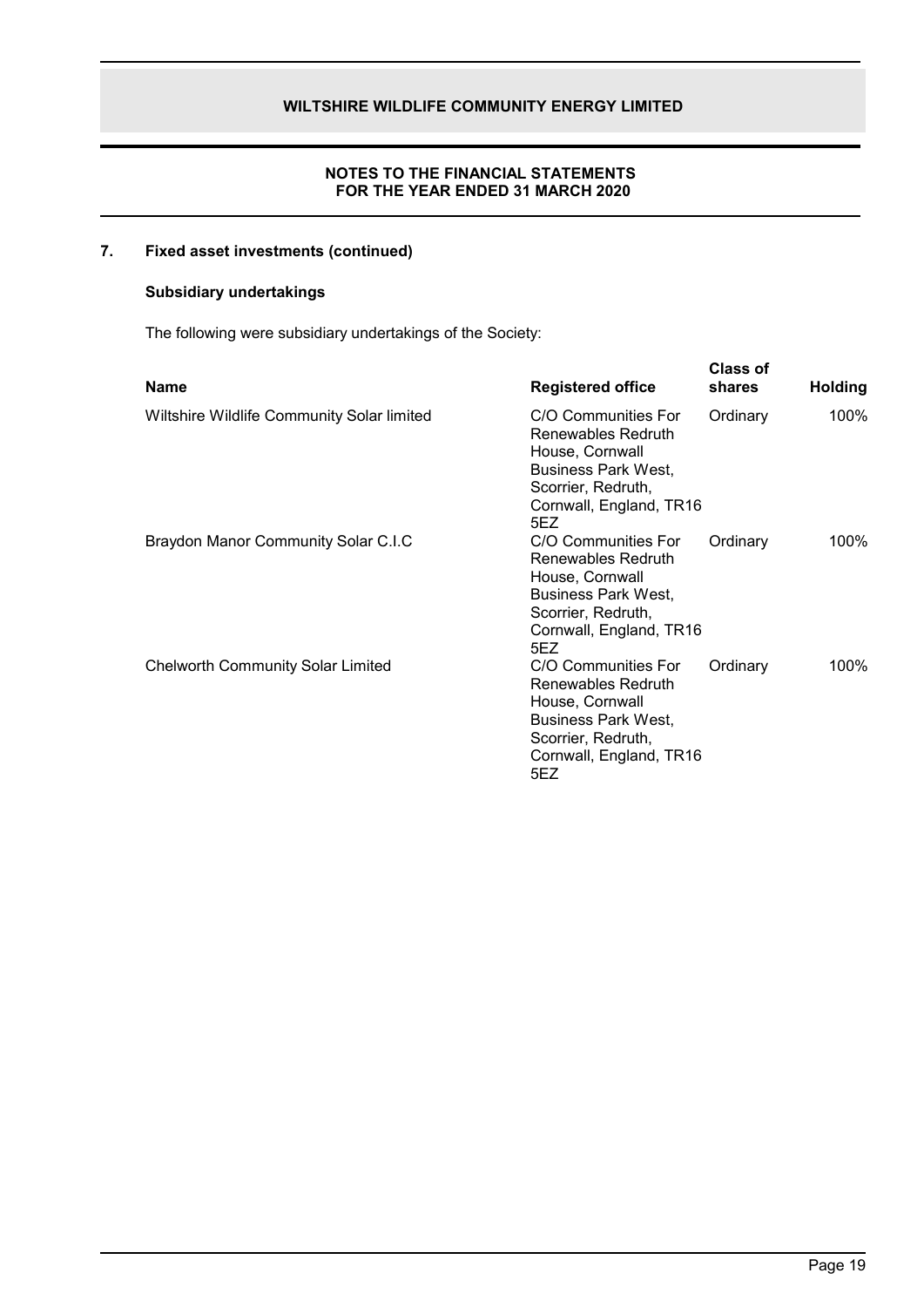### **NOTES TO THE FINANCIAL STATEMENTS FOR THE YEAR ENDED 31 MARCH 2020**

# **7. Fixed asset investments (continued)**

### **Subsidiary undertakings (continued)**

The aggregate of the share capital and reserves as at 31 March 2020 and the profit or loss for the year ended on that date for the subsidiary undertakings were as follows:

|                                            | Aggregate<br>of share<br>capital and |                        |
|--------------------------------------------|--------------------------------------|------------------------|
| <b>Name</b>                                |                                      | reserves Profit/(Loss) |
|                                            |                                      |                        |
| Wiltshire Wildlife Community Solar limited | 597                                  | (2, 102)               |
| Braydon Manor Community Solar C.I.C        | 2,931,859                            | 117,332                |
| <b>Chelworth Community Solar Limited</b>   | (176, 209)                           | (21, 803)              |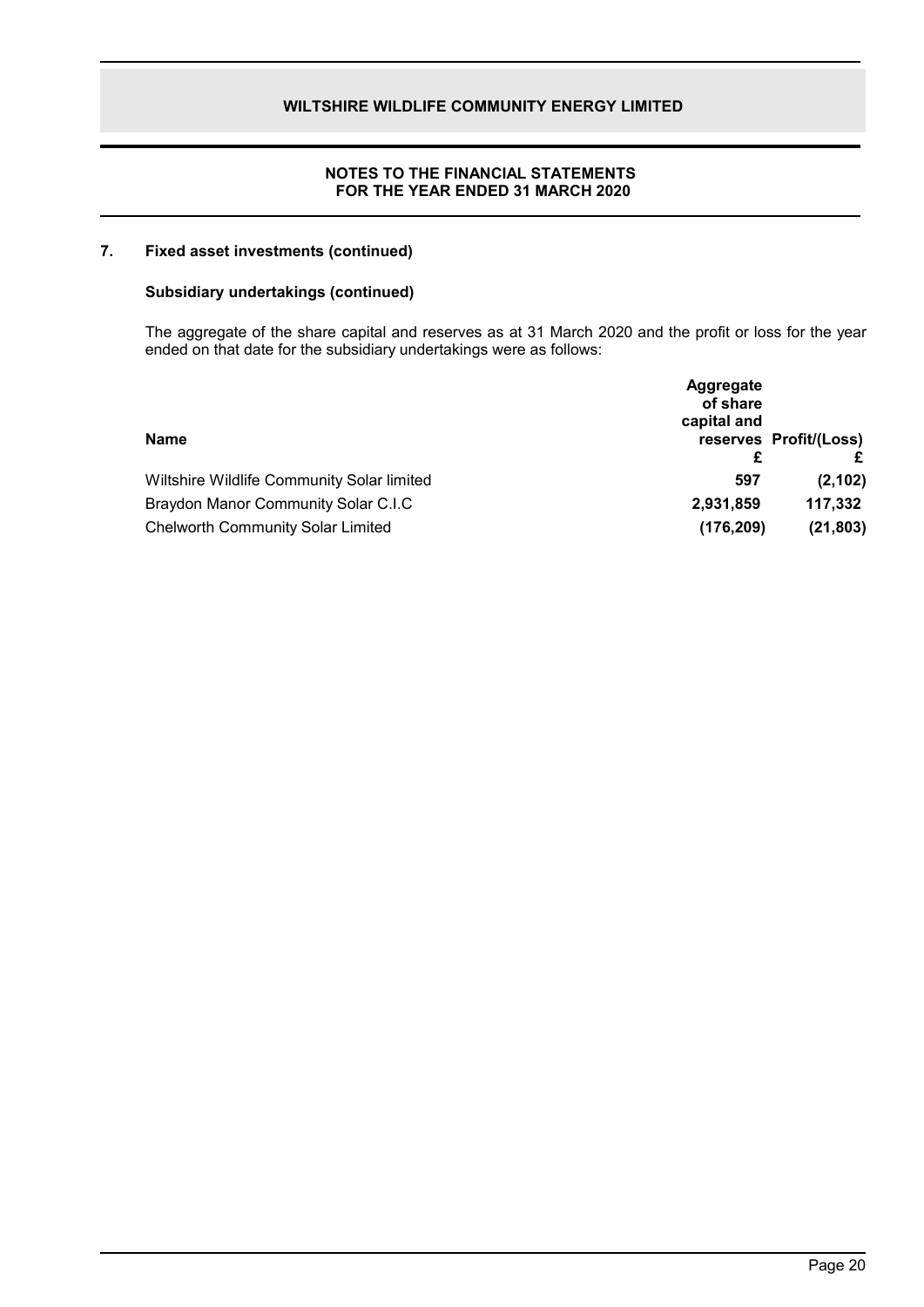### **NOTES TO THE FINANCIAL STATEMENTS FOR THE YEAR ENDED 31 MARCH 2020**

### **8. Debtors**

|                                    | Group<br>2020<br>£ | Group<br>2019            | <b>Society</b><br>2020 | Society<br>2019<br>£ |
|------------------------------------|--------------------|--------------------------|------------------------|----------------------|
| Trade debtors                      | 4,280              | 76,477                   | $\blacksquare$         |                      |
| Amounts owed by group undertakings | $\blacksquare$     | $\overline{\phantom{a}}$ | 1,136,682              | 1,223,298            |
| Other debtors                      | 5,783              | 423                      | $\blacksquare$         |                      |
| Prepayments and accrued income     | 207,117            | 38,326                   | $\blacksquare$         |                      |
|                                    | 217,180            | 115.226                  | 1,136,682              | 1,223,298            |

### **9. Cash and cash equivalents**

|                          | Group<br>2020 | Group<br>2019 | <b>Society</b><br>2020 | Society<br>2019<br>£ |
|--------------------------|---------------|---------------|------------------------|----------------------|
| Cash at bank and in hand | 411,154       | 444.416       | 60.425                 | 2,493                |
|                          | 411,154       | 444.416       | 60.425                 | 2,493                |

# **10. Creditors: Amounts falling due within one year**

|                                    | Group<br>2020  | Group<br>2019 | <b>Society</b><br>2020 | Society<br>2019 |
|------------------------------------|----------------|---------------|------------------------|-----------------|
|                                    | £              | £             | £                      | £               |
| Bank loans                         | 131,077        | 125,843       | $\blacksquare$         |                 |
| Trade creditors                    | 48,095         | 30,686        | 1,156                  | 162             |
| Amounts owed to group undertakings | $\blacksquare$ |               | 448,720                | 291,337         |
| Other taxation and social security | 1,236          | 1,952         | 1,197                  | 1,202           |
| Other creditors                    | 19,627         | 17,511        | 3,694                  | 3,693           |
| Accruals and deferred income       | 68,437         | 106,391       | 5,186                  | 2,973           |
|                                    | 268,472        | 282,383       | 459,953                | 299,367         |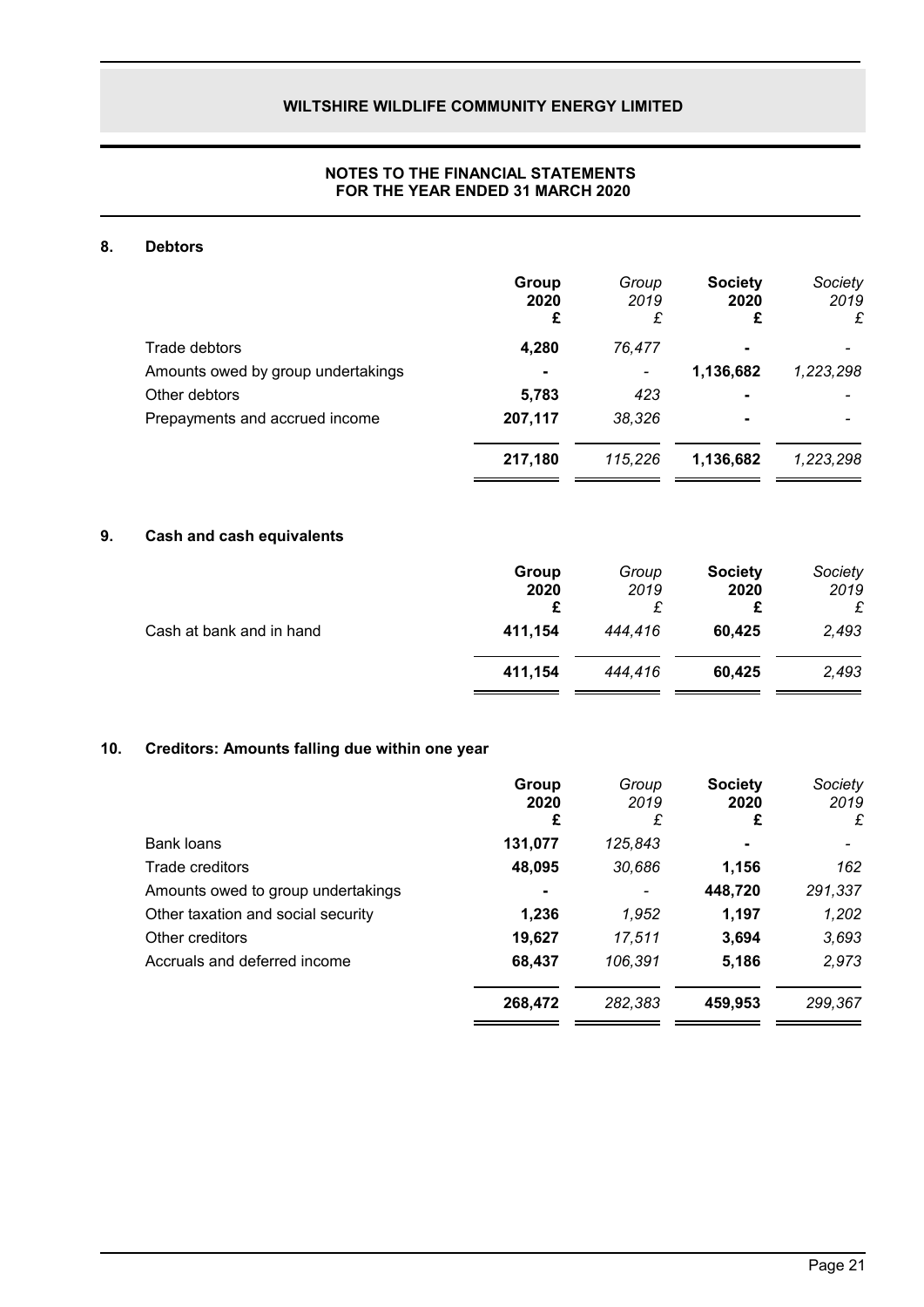### **NOTES TO THE FINANCIAL STATEMENTS FOR THE YEAR ENDED 31 MARCH 2020**

# **11. Creditors: Amounts falling due after more than one year**

|                 | Group     | Group     |
|-----------------|-----------|-----------|
|                 | 2020      | 2019      |
|                 | £         | £         |
| Bank loans      | 2,827,049 | 2,958,348 |
| Other creditors | 15,654    | 31,587    |
|                 | 2,842,703 | 2,989,935 |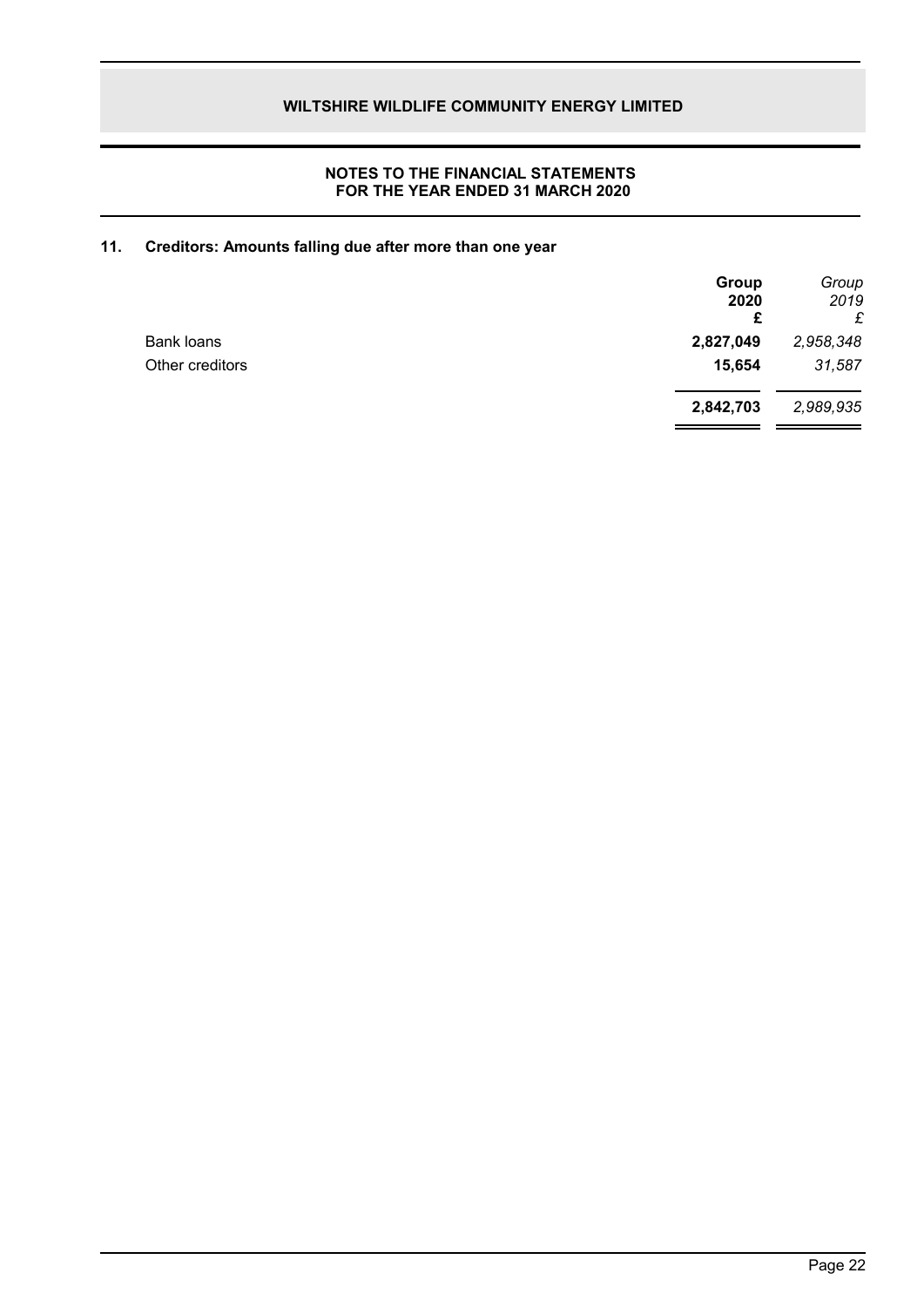### **NOTES TO THE FINANCIAL STATEMENTS FOR THE YEAR ENDED 31 MARCH 2020**

### **12. Loans**

The bank borrowings are secured by fixed and floating charges on the group's assets.

|                                             | Group<br>2020<br>£ | Group<br>2019<br>£ |
|---------------------------------------------|--------------------|--------------------|
| Amounts falling due within one year         |                    |                    |
| <b>Bank loans</b>                           | 131,077            | 125,843            |
|                                             | 131,077            | 125,843            |
| Amounts falling due 1-2 years               |                    |                    |
| <b>Bank loans</b>                           | 140,648            | 133,040            |
|                                             | 140,648            | 133,040            |
| Amounts falling due 2-5 years               |                    |                    |
| <b>Bank loans</b>                           | 558,951            | 477,843            |
|                                             | 558,951            | 477,843            |
| Amounts falling due after more than 5 years |                    |                    |
| <b>Bank loans</b>                           | 2,127,450          | 2,347,465          |
|                                             | 2,127,450          | 2,347,465          |
|                                             | 2,958,126          | 3,084,191          |
|                                             |                    |                    |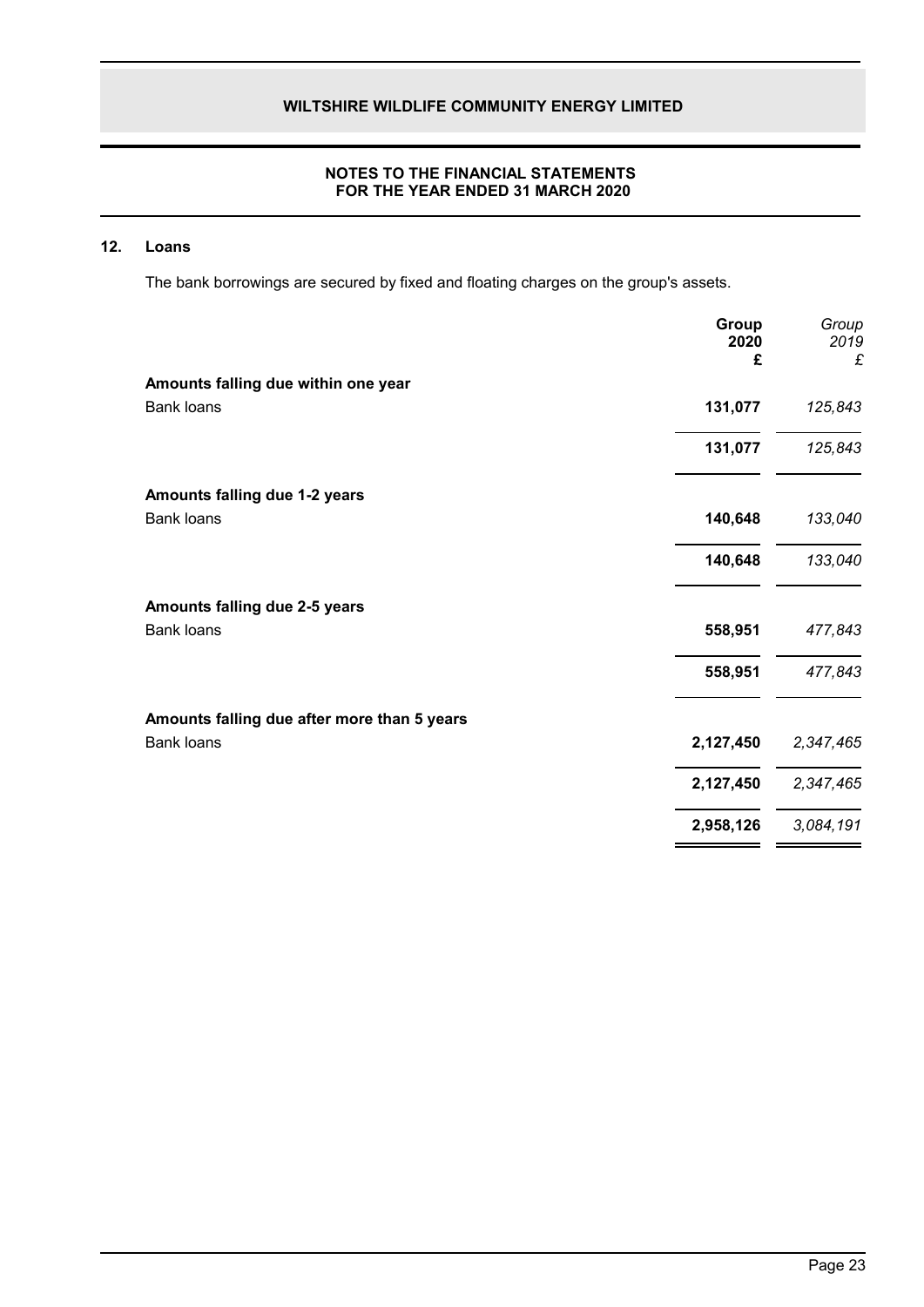### **NOTES TO THE FINANCIAL STATEMENTS FOR THE YEAR ENDED 31 MARCH 2020**

### **13. Share capital**

|                                                            | 2020      | 2019      |
|------------------------------------------------------------|-----------|-----------|
|                                                            |           |           |
| Allotted, called up and fully paid                         |           |           |
| 4,238,951 (2019 - 4,251,951) Ordinary shares of £1.00 each | 4.238.951 | 4.251.951 |

The share capital comprises 4,238,951 £1 ordinary shares. There were £13,000 of shares redeemed during the period. Share withdrawals may be requested by members in line with the group's share buyback policy and considered for satisfaction at the discretion of the directors.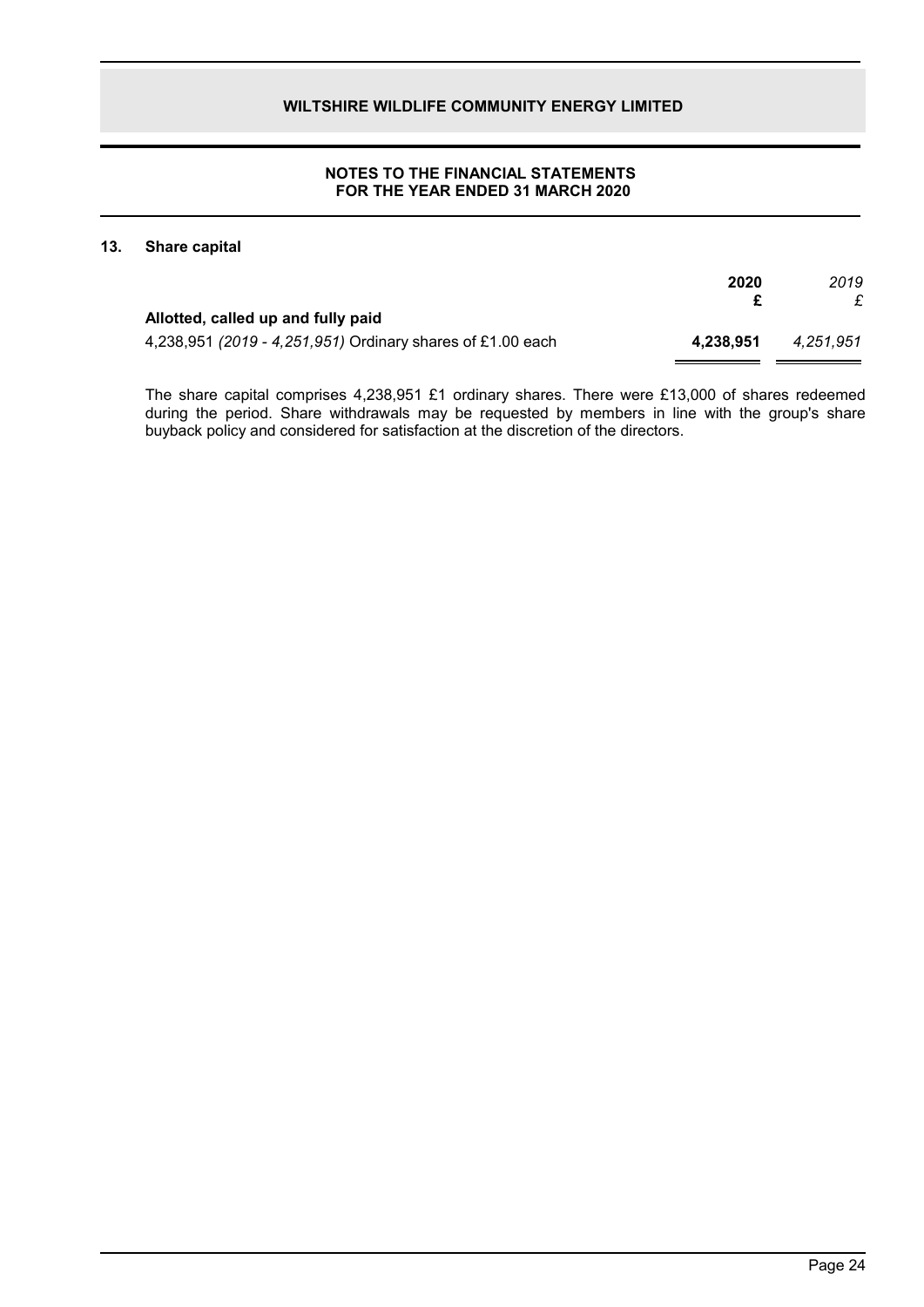|                         | <b>Note</b> | 2020<br>£  | 2019<br>£  |
|-------------------------|-------------|------------|------------|
| Turnover                |             | 727,598    | 732,299    |
| Cost Of Sales           |             | (23, 914)  | (27, 139)  |
| <b>Gross profit</b>     |             | 703,684    | 705,160    |
| Gross profit %          |             | 96.7 %     | 96.3%      |
| <b>Less: overheads</b>  |             |            |            |
| Administration expenses |             | (357, 195) | (360, 320) |
| Establishment expenses  |             | (100, 908) | (108, 468) |
| <b>Operating profit</b> |             | 245,581    | 236,372    |
| Interest receivable     |             | 1,423      | 1,111      |
| Interest payable        |             | (329, 844) | (302, 935) |
| Loss for the year       |             | (82, 840)  | (65, 452)  |

#### **CONSOLIDATED DETAILED PROFIT AND LOSS ACCOUNT FOR THE YEAR ENDED 31 MARCH 2020**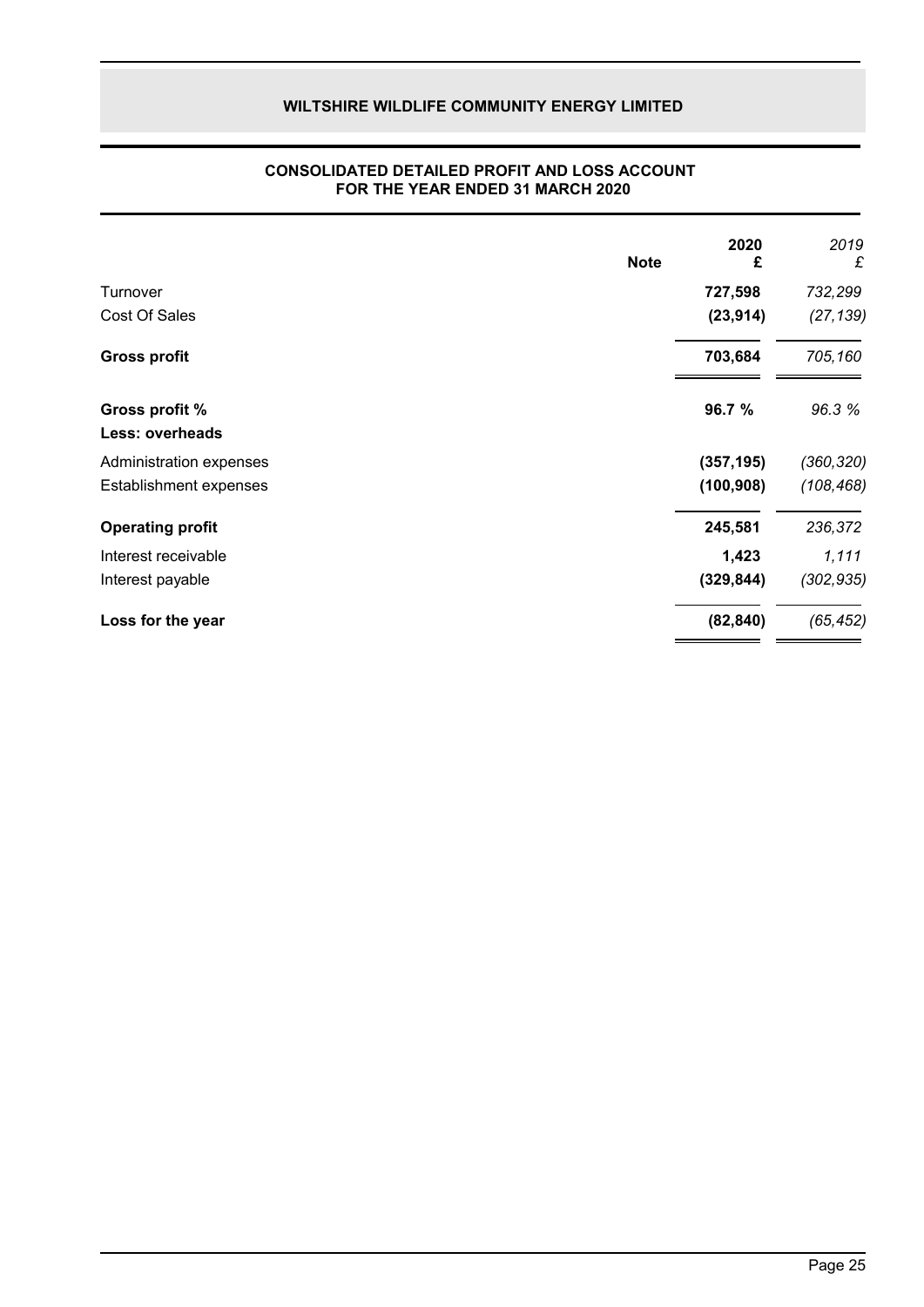#### **SCHEDULE TO THE DETAILED ACCOUNTS FOR THE YEAR ENDED 31 MARCH 2020**

|                                    | 2020<br>£ | 2019<br>£ |
|------------------------------------|-----------|-----------|
| <b>Turnover</b>                    |           |           |
| Feed in tariff                     | 400,224   | 435,982   |
| Energy export income               | 327,374   | 296,317   |
|                                    |           |           |
|                                    | 727,598   | 732,299   |
|                                    | 2020<br>£ | 2019<br>£ |
| <b>Cost of sales</b>               |           |           |
| Direct costs                       | 23,914    | 27,139    |
|                                    | 23,914    | 27,139    |
|                                    | 2020<br>£ | 2019<br>£ |
| <b>Administration expenses</b>     |           |           |
| Hotels, travel and subsistence     | 6         | 143       |
| Printing and stationery            | 1,479     |           |
| Telephone and fax                  | 22        |           |
| Computer costs                     | 10        |           |
| Sundry expenses                    |           | 630       |
| Charity donations                  | 10,000    |           |
| Legal and professional             | 3,076     | 694       |
| Auditors' remuneration             | 7,541     | 7,000     |
| Accountancy fees                   |           | 1,700     |
| <b>Bank charges</b>                | 2,553     | 4,500     |
| Sundry expenses                    | (243)     | 899       |
| Insurances                         | 1,470     | 1,676     |
| Depreciation - plant and machinery | 290,995   | 297,914   |
| Management fees                    | 40,286    | 45,164    |
|                                    | 357,195   | 360,320   |